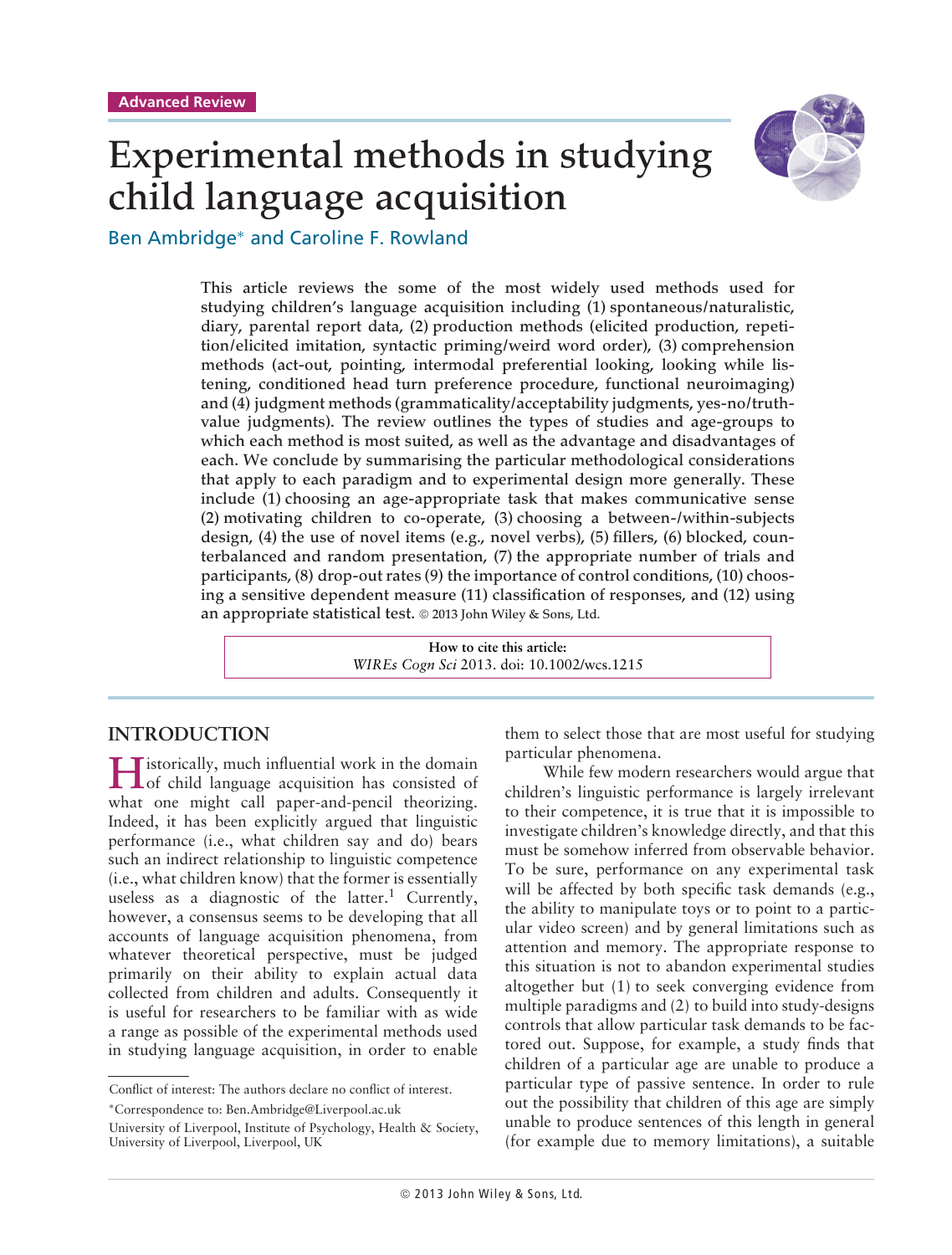control would be to include a condition where children attempt to produce an active sentence of the same length.

The aim of the present review is to provide a comprehensive outline of the major methods used in acquisition research, to evaluate their strengths and weakness, and to highlight a number of current methodological controversies, particularly in the areas of study design and statistical analysis. The methods are grouped into *naturalistic*, *production, comprehension*, and *judgment* paradigms, although many studies combine elements of each. For example, researchers might use a naturalistic corpus analysis to select items for a production study<sup>2,3</sup> or a parental-report measure to select participants for a comprehension study.4,5 Although the example studies given are mostly from the domain of syntax and morphology, the majority of studies in many other domains of language acquisition research (e.g., word-learning, phonology, pragmatics) use one or other of the paradigms discussed here (broadly defined). We have not included a separate section on standardized tests such as the Clinical Evaluation of Language Fundamentals $6$  the Test of Early Language Development<sup>7</sup> or the Peabody Picture Vocabulary test<sup>8</sup> because all use some variant of the methods outlined here (e.g., elicited production, comprehension, etc.). However, it is worth bearing in mind that they may be useful for selecting children to participate in a study, or for matching groups in between-subjects designs.

## **SPONTANEOUS NATURALISTIC SPEECH, DIARY & PARENTAL REPORT DATA**

Perhaps the simplest method for studying language development is simply to record children's spontaneous speech, in conversation with caregivers. Indeed, the analysis of spontaneous speech data is often contrasted with 'experimental' methods. The paradigm is included here because the collection and analysis of such data requires many of the same decisions regarding design and controls as other paradigms. Indeed, asking caregivers to spend long periods devoted solely to conversation with their children is far from 'naturalistic' (though some studies have attempted to address this problem by sampling at random throughout the  $day<sup>9</sup>$ .

Naturalistic speech analysis can be very costeffective in the long-term. Although data transcription and collection is initially very time-consuming, the resulting dataset can be used multiple times both by the original researchers and by others if made publicly available (see, e.g., http//:childes.psy.cmu.edu). However, analyses must be conducted with care in order to take account of sampling constraints. Typically recording regimes are no more frequent than around 1 h/week,<sup>10</sup> and often considerably less frequent,<sup>11,12</sup> although one research group is currently engaged in a project to transcribe all the conversation taking place within a household.12 Thus far from providing a direct window on what children say and hear, spontaneous-speech methods provide a tiny sample, and failing to account for this fact can result in erroneous conclusions. For example, consider the ongoing debate over whether 2-year-old children show full productivity with determiners (which, if so, is argued to constitute support for generativist over constructivist accounts of acquisition).<sup>13-16</sup> The question is, essentially, whether every noun that occurs with *a* in a particular child's speech also occurs with *the*. It is easy to see how thinly sampled data could underestimate productivity, for example by recording *the* + *ball* but missing uses of  $a + ball$ . Somewhat less intuitively, thin sampling can also overestimate productivity,  $17$ in this case by capturing frequent nouns that the child uses with both *the* and *a*, but missing less frequent nouns that occur only with one or other of the determiners.

One way to address this issue is to use the caregiver's speech as a control, randomly deleting utterances so that the corpus is matched in size to that of the child.18 If, with this control in place, adults (who can be assumed to have a fully productive system) appear to show no greater productivity than children, this would suggest that apparent effects of lexicalspecificity are in fact caused entirely by thin sampling. Another potential solution is to calculate how often particular combinations (e.g., *the* + *ball*) would be expected to occur, given the independent frequencies of the individual items (e.g., *the* and *ball*19). This is particularly informative when evaluating theoretical accounts that predict that particular combinations (e.g.,  $\text{him} + \text{ plays}$ ) will be entirely absent.<sup>20</sup> A third approach is to attempt to address the sampling issue at the design stage. For many theoretical questions, it may be that a sampling regime of, for example, 2 h/day for 13 consecutive days is much more informative than a sample of 1 h/fortnight spread over the course of a year. Of course, for phenomena with an important developmental aspect, the reverse will be the case. The point is that, ideally, samples should be collected with a particular theoretical question in mind, which allows the recording regime to be tailored to that purpose. A fourth alternative is to eschew sampling in favor of a diary method that attempts to capture all instances of a particular structure, as has been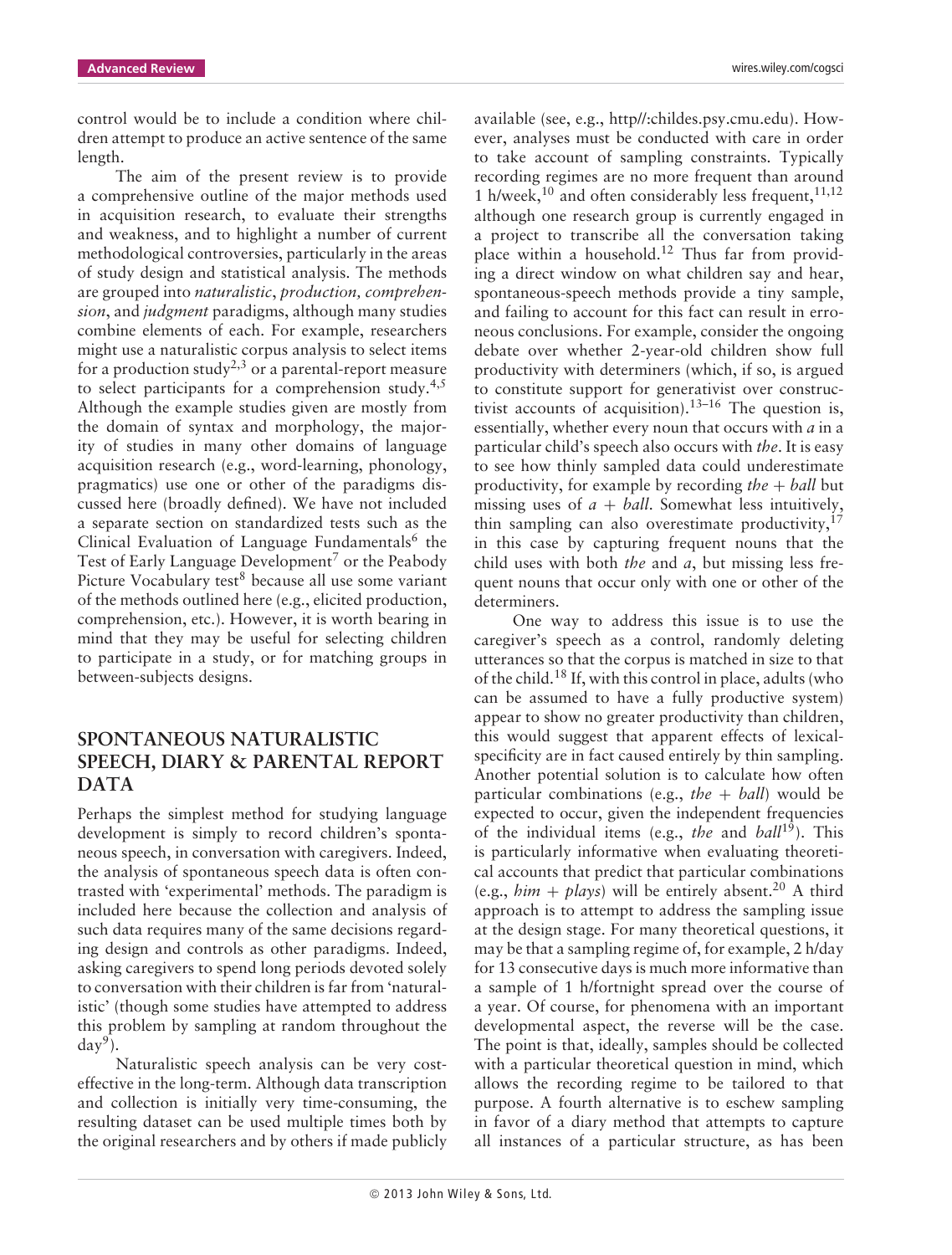attempted for questions, $21$  basic argument structure constructions<sup>22</sup> and individual verbs.<sup>23,24</sup> It is important to bear in mind, however, that even full sampling—or the most assiduous diarist—does not record everything that the child *could* say, only everything that she *does* say. Thus, if the goal is to investigate acquisition of less frequent (or novel) items and structures, then additional, less naturalistic paradigms will be needed.

Another measure based on children's spontaneous speech is the parental report questionnaire, the most popular of which is the MacArthur-Bates Communicative Development Inventory.<sup>25</sup> This test consists of two sections: words and gestures (8–16 months) and words and sentences (16 months and older). Although primarily a measure of vocabulary, it also includes some questions relating to basic syntax and morphology (e.g., adding −*s* to mark noun plurals). The MCDI correlates well with lab-based measures of children's performance,  $26-28$  and is very useful for obtaining a global measure of children's linguistic abilities (e.g., for selecting participants for a study or matching between-subjects experimental groups). However, since there is a significant degree of variability between parents with regard to reporting accuracy, there is debate regarding its suitability for (1) comparing groups of children from different socioeconomic groups, (2) profiling individual children (e.g., to identify those at risk for language impairment) and (3) evaluating the effectiveness of interventions.<sup>29</sup> Measures such as the MCDI also tend to underestimate children's verb vocabularies (as compared to their noun vocabularies), presumably because it is easier for parents to determine whether children know the word for a concrete object than a more abstract activity or state.<sup>30</sup> Finally, it is important to remember that, like all standardized measures, communicative development inventories must be normed individually for different languages and dialects (e.g., American versus British English).

# **EXPERIMENTAL PRODUCTION METHODS**

Experimental Production methods lie along a continuum from *elicited production*, where children essentially choose what to say, albeit with some strong hints from an experimenter, to *repetition/elicited imitation*, where children are asked to repeat a particular string. In between these more loosely- and more highly structured extremes lie *syntactic priming* and *weird word order* paradigms, in which an experimenter models a particular sentence structure, though not necessarily the particular lexical items. This section is structured

around these experiment subtypes, although it should be borne in mind that one often blends into another in particular studies.

# **Elicited Production**

If the analysis of spontaneous speech data is the 'default' paradigm in language acquisition research then a family of methods known as 'elicited production' runs a close second. This situation has presumably arisen because recording children's speech (with or without specific prompts from an experimenter) enjoys the most face validity. Although the notion of a hierarchy of methods is almost certainly misguided, with the best method depending on the particular question being asked, there are indeed many cases in which some form of elicited production will be the most appropriate paradigm.

Elicited production methods - like experimental production methods more generally - lie along a continuum from least to most structured. At one end, children are simply shown a picture, animation, video or live enactment and asked a neutral question such as 'What's happening?'.24,31 When it is desirable to exert more control over the constructions that the child could use for her answer, more constraining questions are often used. For example, an agent-focussed question such as *What's Ernie doing?* pulls for an active transitive response (e.g., *[he's] kicking the ball*), while patient-focussed questions such as *What happened to the ball*? or *What's happening with the ball?* pull for a passive (e.g., *it got kicked*) or intransitive (e.g., *it's rolling*).32,33 Yet more control can be exerted by the use of a sentence-/stem-completion technique. For example, in most studies of the English past-tense,34–36 the experimenter elicits forms using a script such as the following: *The bunny likes to run. Look, there he is running. Every day he runs. So yesterday he...*

An important consideration when designing elicited production studies is ensuring that the task makes communicative sense. Children are unlikely to respond willingly or appropriately to questions that they consider unnecessary or nonsensical. They are particularly sensitive to the difference between test questions and those that constitute a genuine request for information,  $37$  and even children aged as young as 2 years 6 months are able to take the speaker's prior knowledge into consideration when responding to questions and requests.  $38,39$  One solution is to set up a test context in the form of a game where the child is describing the scene not to an experimenter who has herself witnessed it, but to a third party (e.g., parent, puppet, or experimenter) who cannot see the scene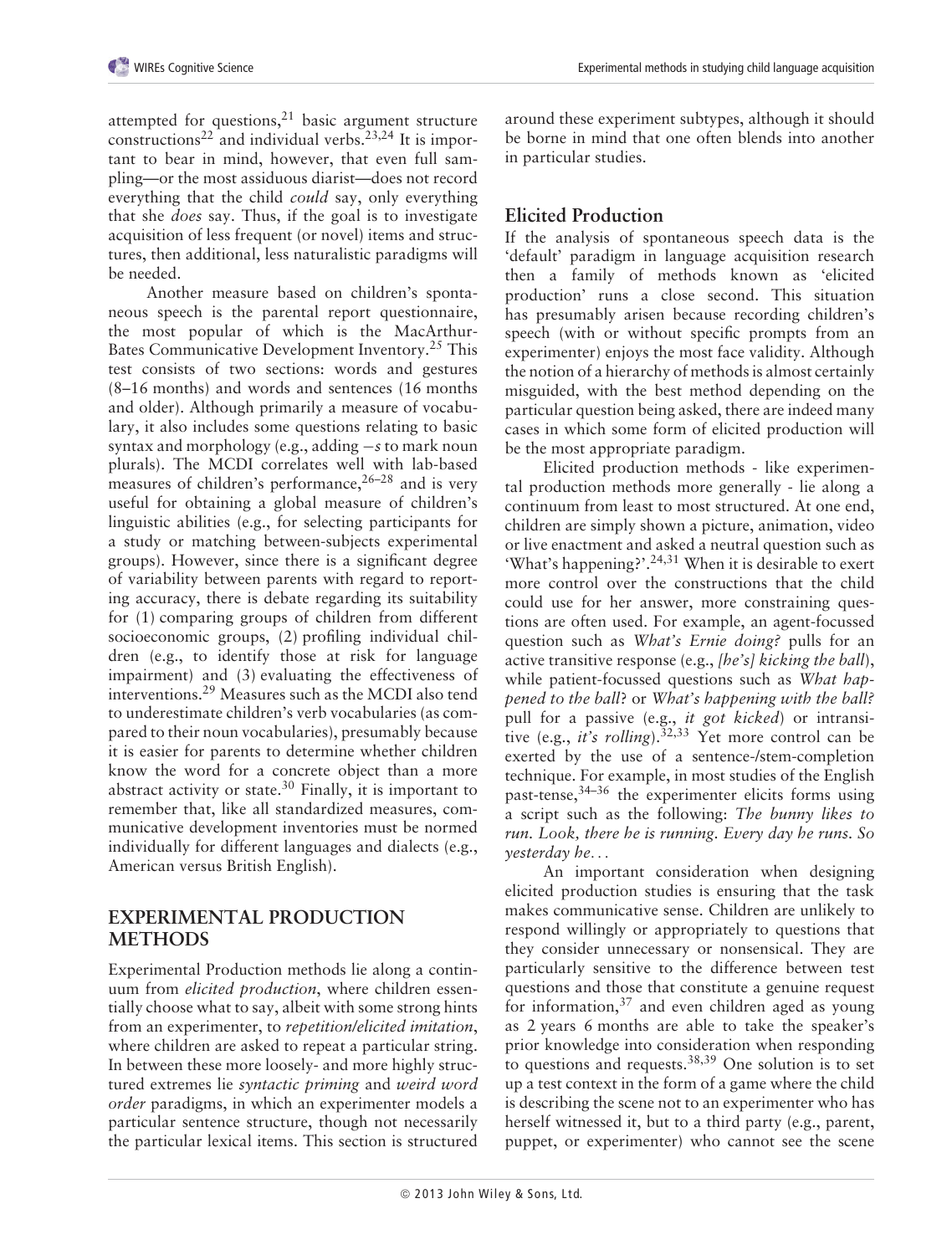and has been explicitly given the task of noting down what is depicted in the scene<sup>40</sup> or of searching for a matching scene on a sticker or card, $41$  which is then handed to the child to enable her to complete a sticker book or bingo  $grid^{42}$  (such modifications also help to ensure that children remain motivated to cooperate). Conversely, if the aim is to elicit a question, it is important that the child herself is ignorant of the answer and is addressing a third party who knows the answer (e.g., because the question relates to an action that took place behind a screen, but in view of the question-answerer).43–45 Similarly, a target utterance that includes a relative clause such as *The boy [who is washing the elephant] is happy* is felicitous only if it would be ambiguous without the relative clause (i.e., the picture to be described must show one boy who is washing an elephant, and another who is not).  $46-49$ 

Because elicited production tasks vary so widely, it is difficult to predict in advance which age groups will be able to complete a particular task. The lower limit is probably around  $M = 2$  years, at which age children have successfully completed studies investigating simple intransitives and transitives.<sup>50</sup> It is, however, often very difficult to elicit utterances from 2-year-olds, so other methods are probably more appropriate for children under three years of age.

#### **Repetition/Elicited Imitation**

A repetition (or elicited imitation) paradigm is generally chosen over elicited production when it is necessary to constrain the target utterance more precisely (e.g., when children must attempt to use a particular pronoun instead of a full lexical  $NP^{51}$ ), or when the target structure is sufficiently rare or complex that children are unlikely to attempt to produce it spontaneously, regardless of the discourse context. For example, this method has been successfully used to investigate children's production of wh-questions,  $52$ tag questions,<sup>53</sup> relative clause constructions<sup>54,55</sup> and constructions involving anaphora and control.56

Imitation is a valuable index of production ability because, provided that the target utterance is too long or complex to be stored in some kind of temporary phonological buffer, speakers instead appear to extract the semantic message of the target utterance, and then regenerate this utterance from scratch using standard production mechanisms.<sup>56–58</sup> Consequently, the paradigm is suitable for use with children as young as  $M = 2$  years 6 months<sup>3</sup> and can be extended to older children and even adults, provided that participants are asked to perform a concurrent task that disrupts phonological storage such as backwards counting or simply waiting in silence.<sup>59,60</sup> Although few studies have addressed this issue directly, it would seem likely that a given elicited imitation study will yield a lower overall error rate than an equivalent elicited production study, on the assumption that children will retain some residual memory of the presented sentence. Thus in studies where the aim is to compare error rates across conditions, an imitation task will often be less sensitive (i.e., less likely to uncover differences that exist between conditions) than an equivalent production task. Indeed, this was the pattern observed in one recent study where the same children completed these two tasks with the same stimuli. $^{61}$  One way to increase the sensitivity of this method (or indeed elicited production  $62$ ) is to use as the dependent variable not only a categorical measure (e.g., incorrect/correct) but a continuous measure such as reaction time (i.e., latency to begin the repetition) $63$  or the duration of the repeated utterance (with the rationale being that easier utterances are produced more fluently, and hence are shorter in duration<sup>3,64</sup>).

#### **Syntactic Priming**

The term *syntactic priming* refers to the phenomenon whereby a speaker who has recently heard or produced a particular construction (e.g., the doubleobject dative, as in *The lifeguard tossed the child a rope*) is more likely to subsequently use this construction (e.g., *John read Sue a book*) than an alternative (e.g., the prepositional-object dative, as in *John read a book to Sue*), even when the *prime* and *target* utterance exhibit no lexical or semantic overlap.65,66 The experimental paradigm of syntactic priming capitalizes on this phenomenon in order to elicit attempts at a particular construction. Like elicited imitation, this paradigm is particularly useful for eliciting attempts at rare or complex constructions such as the passive,  $67-73$ with the youngest age group in these studies generally around  $M = 3$  years 2 months. This method is excellent for investigating which factors facilitate the use of otherwise difficult constructions and for tracking the processing of syntactic structure across development, since the same method can be used, with little or no modification, across children and adults.<sup>42</sup> However, a difficulty arises in that both the mechanisms that underlie syntactic priming and the role that lexical items play in priming tasks are still poorly understood. $42,74-77$  Consequently, it is premature to assume either (1) that lexically dependent priming effects provide evidence for constructiviststyle lexical frames or (2) that successful priming in the absence of lexical overlap indicates adultlike abstract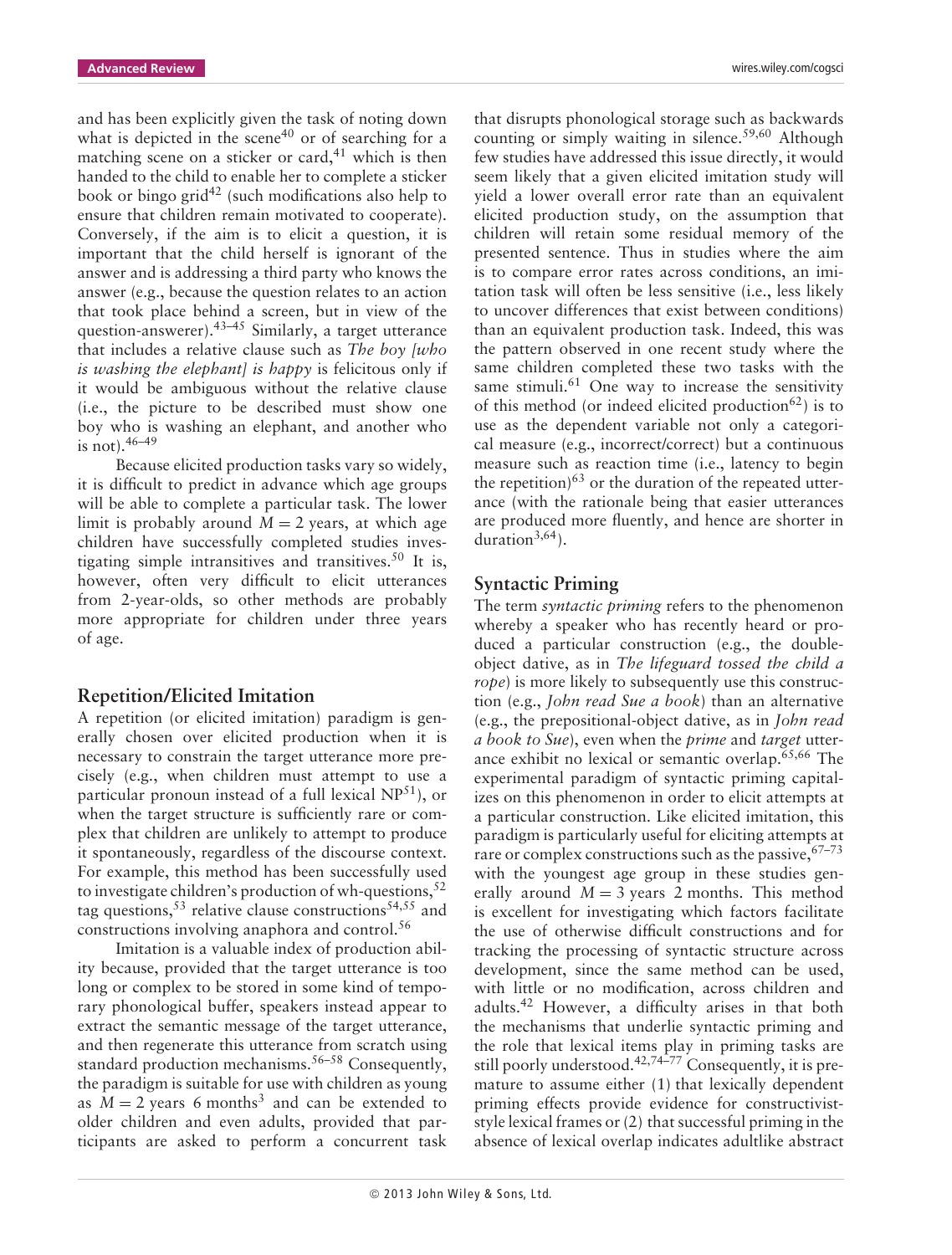knowledge of the primed construction; assumptions shared by most studies of priming in children (though see Ref 29).

In *weird word order* studies (a subtype of priming studies), children are taught *novel* word order constructions, of which they—by definition—have no prior knowledge. For example, in the first such study,<sup>78</sup> the experimenter used a non-English word order construction with a novel verb (SOV, e.g., *Elmo the car gopping* or VSO, e.g., *Tamming Elmo the car*) to describe a new action. Children were then asked to describe a scene in which the same action was performed by different characters, in order to investigate whether they would imitate the experimenter's weird word order (the aim of the study was to test the claim that children's initial knowledge of word order is tied to individual verbs<sup>79</sup>). Follow-up studies have extended this paradigm to investigate verb frequency effects (using real verbs $^{80}$ ), other languages,  $^{81}$ and single-argument constructions,  $82$  which allow the paradigm to be used with children as young as  $M = 2$  years 4 months (as opposed to  $M = 2$  years 8 months in the original study). When designing a weird-word-order study, it is important to include a control condition with familiar high-frequency verbs, in order to obtain a baseline measure of how often children will use weird word orders that they know to be incorrect, simply to please the experimenter by 'playing the game'.80

# **General Considerations when Using Production Paradigms**

Most of the considerations that arise regarding production paradigms are also shared by many comprehension and judgment paradigms, and will be discussed subsequently. Four considerations apply particularly (though not exclusively) to production paradigms. The first is that it is important to categorize children's responses not as simply correct/incorrect, but as to the particular type of error made. For example, when attempting to produce *wh*- questions, children's errors include non-inversion (e.g., *\*What she can eat?*), auxiliary-omission (e.g., *\*What she eat?*) and auxiliary-doubling (e.g., *\*What can she can't eat?*), all of which have different theoretical implications. Even correct responses can vary in a manner that may have theoretical consequences. For example, in a study where the correct response is some form of transitive utterance, if children consistently use a particular subject+auxiliary+morpheme+pronoun combination (e.g., *He's \_ing it*) rather than producing more varied utterances (e.g., *Elmo's rolling the ball; Minnie's eating the cake*), this may suggest evidence of a particular lexically specific pattern in children's grammars.<sup>83</sup> In many studies, children produce a large number of null, irrelevant or 'other' responses. Here, it is important to distinguish between those that constitute (1) a clear attempt at the target, (2) clear avoidance of the target, and (3) data missing at random (e.g., because the child is distracted). For example, if the DV is the proportion/percentage as opposed to raw number of errors of a particular type—that is, whenever there are significant missing data—it would seem important when calculating the denominator to exclude (3) but include (1). The appropriate treatment of apparent avoidance responses (2) is less clear. One possible solution is to run both a raw-data analysis in which they are included, and a proportional analysis in which they are excluded. Note that proportionalized data should be transformed before analysis (e.g., arcsine-square-root transformation), or avoided altogether (e.g., by the use of mixed-effects models).<sup>84</sup>

The second consideration is that certain errors may be a consequence of particular methods or prompts used in the experiment. For example, rates of *wh*-question non-inversion error (e.g., *\*What she can eat?*) are presumably boosted by experimenter prompts such as 'I wonder *what she can eat*. Ask the dog *what she can eat*'. The solution is to check whether the same errors are observed when using different prompts $85$  and in spontaneous production data.<sup>86</sup>

The third consideration relates to the use of fillers to avoid participants becoming aware that they are being asked to produce repeated instances of the same construction. In general, production tasks are used to investigate whether or not children are capable of producing a particular target utterance (e.g., with novel verbs). Thus it is of no particular concern if children become aware that this is what they are being asked to do; indeed it may benefit the study by increasing children's attempts at the target construction. Furthermore, since the overall number of trials is limited by children's attention span and willingness to continue, few designs will have trials to spare for fillers. An exception is some priming studies where children's ability to produce the constructions is not at issue and the question is rather which of two possible constructions they will produce. Here fillers would seem advisable,  $42$ particularly if the same study is to be run with adults, who are likely to notice repeated use of particular constructions. In studies that do not use a priming design, self-priming can be a problem. For example, experimental studies of past-tense production find higher rates of overregularization errors (e.g., *\*sitted*)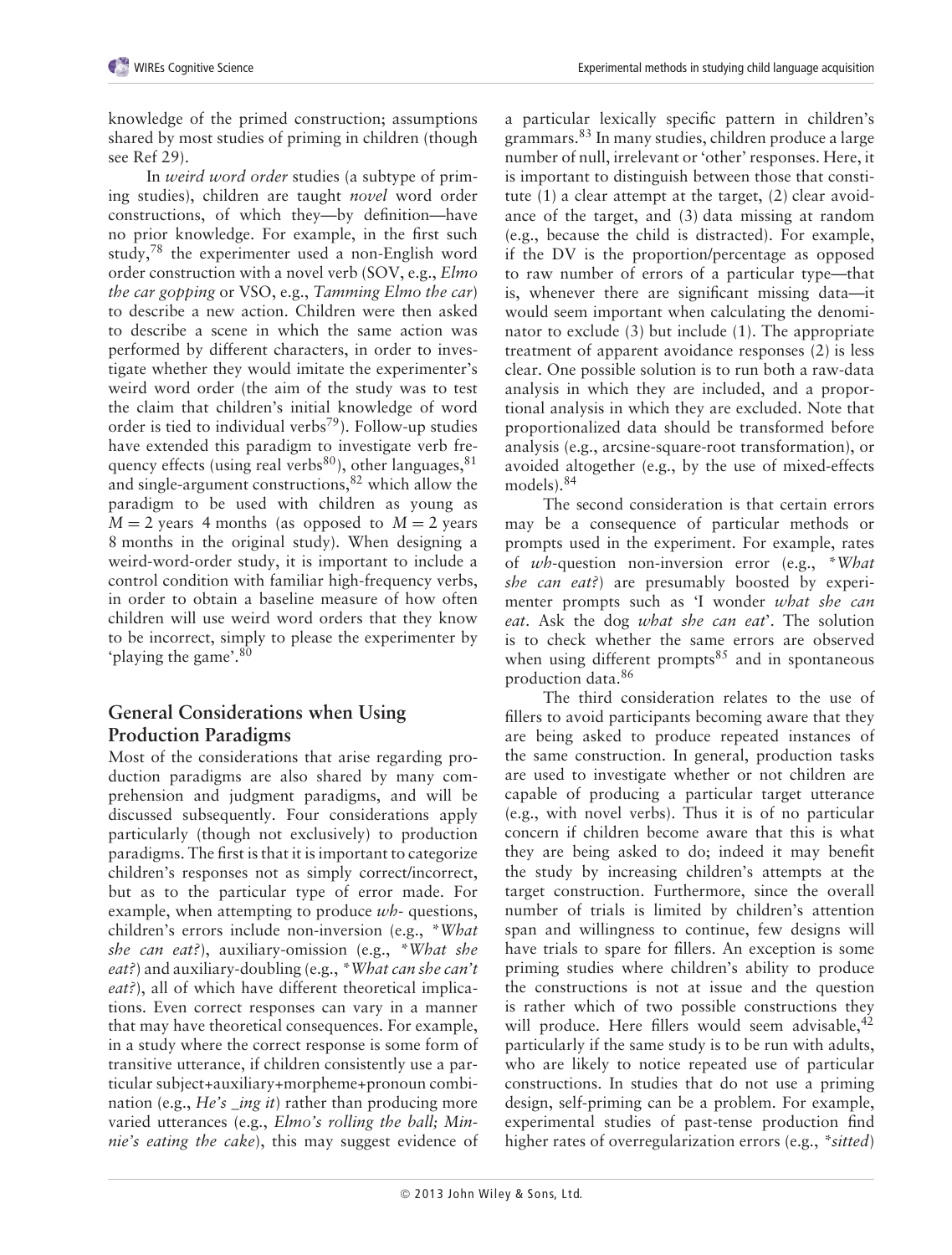than naturalistic studies, and one study demonstrated empirically that this is due to a self-priming effect. $87$ Few researchers will wish to adopt the drastic solution adopted in this study—presenting just one trial per participant—but if it is not possible to use fillers, it is at least important to present all trials in a counterbalanced or randomized order so that any self-priming effect is cancelled out across items, and to remember that absolute rates of error/correct production may be unreliable.

A final consideration to bear in mind when designing production studies (and, indeed, many comprehension and judgment studies) is whether to use novel items (typically nouns or verbs) or familiar, real items. The advantage of using novel items is that they allow the researcher to investigate whether or not children have acquired a generalization (or 'rule') that is independent of particular lexical items; for example that English uses [SUBJECT] [VERB] [OBJECT] word order, and forms (many) past-tenses using the morpheme *-ed* (e.g., *play+ed*). If familiar items are used instead, it is impossible to tell whether children have formed a generalization, or simply acquired a low-level rule relating to a particular lexical frame (e.g., *I'm kicking X*), or indeed a fullyspecified lexical form (e.g., *played*). For this reason, the use of novel verbs and nouns is generally standard in investigations of syntax (see $88$  for a review) and morphology (e.g.,  $^{36,89,90}$  Where novel items are used it is important to check that they are not only plausible but also reasonably prototypical as words in the relevant language (unless they are deliberately intended to be non-prototypical). For example, when using novel verb stems to investigate English past-tense production (e.g., *blick*), it is important to design stems that are phonologically typical for English.89 When using novel verbs with novel meanings, it is important to check that the target language encodes the relevant linguistic features (i.e., that a verb with this meaning could in principle exist, but simply happens not to), for example by obtaining plausibility ratings from adults..<sup>91</sup> A second advantage of novel items is that they avoid 'garden path' effects whereby children use or interpret familiar (particularly high frequency) items in the way that they are most commonly used, whether or not this is appropriate given the linguistic context in which they are presented in the task. $61,92$ 

The disadvantage of using novel words is that they increase the difficulty of the experimental task, by imposing the additional requirement of remembering the novel form (and, sometimes, also its meaning). Thus when there is nothing particular to be gained by the use of novel items, it would

seem sensible to avoid them. For example, in a study comparing children's performance at forming questions with different *wh*- words and auxiliaries (e.g., *what does... , why is...*), there would seem to be no reason to use novel as opposed to familiar main verbs. Furthermore, for some study designs there is a positive reason to use familiar items. For example, if the goal is to investigate graded effects of verb frequency and phonology on inflection,, $35,93$ it is practicable to do so only by selecting (say) 50 familiar items that vary continuously along these dimensions (as opposed to generating 50 novel verbs and presenting them with different frequencies during training). Another disadvantage of using novel words (particularly verbs) is that it is difficult to be sure that participants have acquired the precise intended meaning (where this is important). Finally, studies with novel words lack a certain face validity, though this problem is probably more perceived than actual, as it is hard to see any in-principle difference between real words that the child has yet to encounter and novel words created for the purposes of an experiment (provided that they are phonologically and semantically plausible). As ever, the best solution to these methodological problems is triangulation: Where it would make sense to do so, findings with novel items should be replicated with real items and vice versa.

#### **COMPREHENSION METHODS**

Comprehension methods do not require children to produce any language, but simply to respond to a presented sentence in some manner such as pointing—or simply visually attending to—a picture, animation or audio stimulus such as a sentence. Such methods are extremely valuable when children are too young to complete a production task. In addition, they are more suitable than production tasks for addressing some questions, even with older children and adults. For example, adults find passive sentences easier to process with some verbs than others (as measured by latency to choose a matching picture), even though they would presumably be able to produce all correctly.<sup>94</sup> Note also that (full) comprehension does not always precede production, particularly for complex constructions such as those involving relative clauses<sup>95</sup> or anaphora.<sup>40</sup> Also included in this section on comprehension tasks are studies where participants respond to sentences on the basis of their phonological properties (e.g., whether a sentence sound more English-like or Russian-like), even though this does not necessarily entail comprehension in the sense of extracting meaning.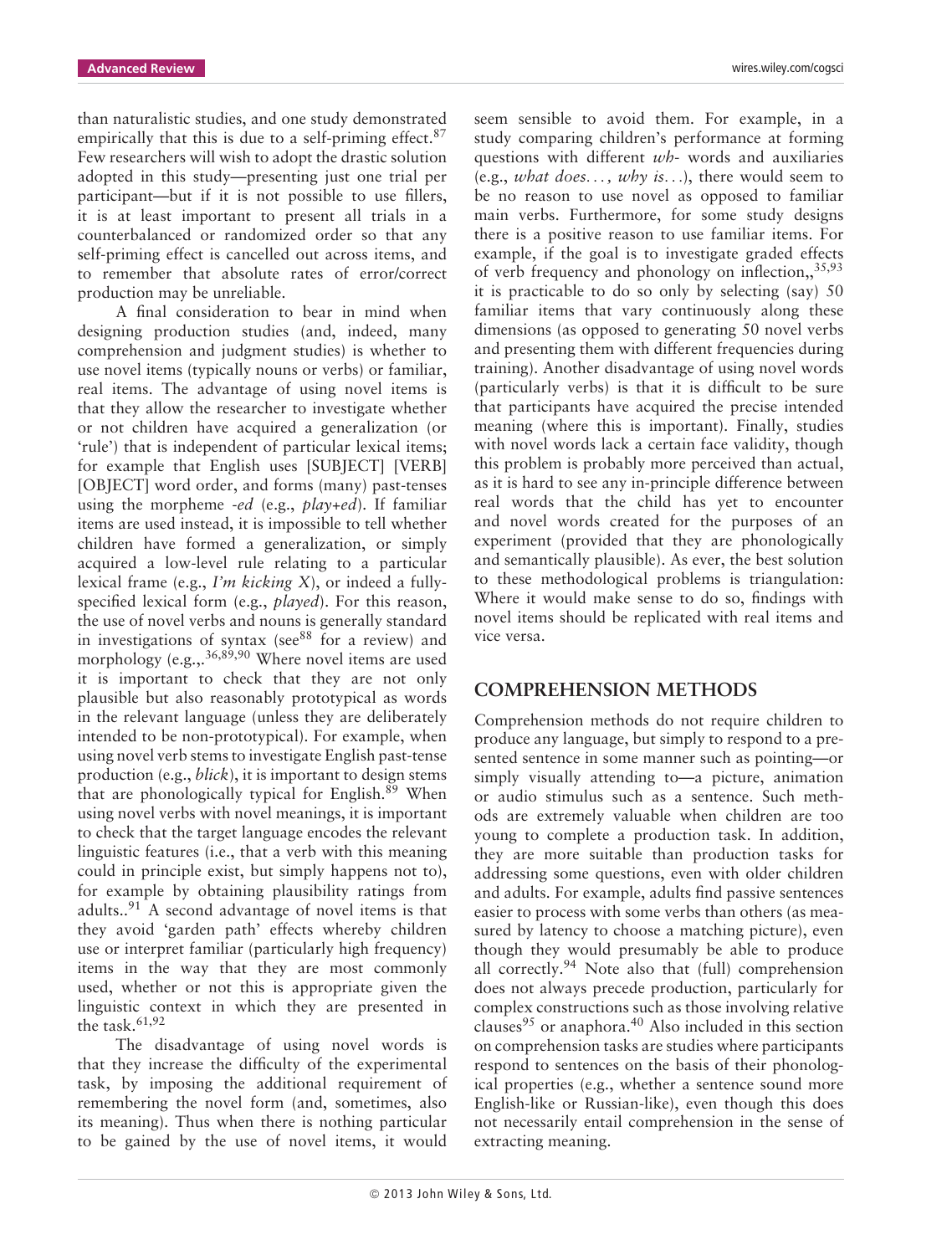## **Act-Out**

Act-out tasks are generally used to assess children's knowledge of syntax; for example whether Englishspeaking children know that, given a NOUN VERB NOUN string, the first noun (usually) denotes the AGENT and the second the PATIENT. Children are given appropriate toys and asked - for example - to 'Make Ernie kick Big Bird'; the dependent measure being simply whether they correctly produce an enactment with the first-named character as agent. In some studies<sup>24,83,96,97</sup> novel verbs are used to rule out the possibility that children are succeeding on the basis of verb-specific templates (e.g., KICKER kick KICKEE) as opposed to some kind of abstract construction (e.g., AGENT ACTION PATIENT or SUBJECT VERB OBJECT). Others use familiar verbs, but pit word-order against other cues to agenthood such as case-marking, animacy (or plausibility),  $98$  prosody,  $99$  and verb/construction semantics.<sup>100,101</sup>

As with production tasks, it is important to ensure that the sentence that the child hears makes communicative sense given the discourse context. For example, early act-out studies of relative clause sentences (e.g., *The dog that jumps over the pig bumps into the lion*) yielded inconsistent results, apparently because when given only one of each animal toy, the appropriate response is somewhat unclear.  $102$  If children are first given a lead-in such as *This* [other] *dog jumps over the pig. This dog pushes a cow*, the relative-clause sentence *The dog that jumps over the pig bumps into the lion* now makes communicative sense, and performance improves dramatically.<sup>103</sup>

A disadvantage of act-out tasks is that they can be (from an adult perspective) surprisingly difficult. For example, one study of simple transitives<sup>24</sup> found that only 4/10 children aged 2 years 8 months to 2 years 10 months performed at above-chance levels in a novel-verb task. This may be because children have difficulty keeping the sentence in mind while planning the enactment or because, having picked up one character at random (or because they prefer it to the other) they automatically assign it the dominant role of agent, ignoring cues such as word order and case marking. Thus for children of this age and younger, the following less demanding tasks may be more appropriate.

## **Pointing**

In classic picture-choice studies, children hear a sentence (e.g., *The cat was pushed by the dog*) and are asked to point to the matching picture; typically, one correct and one relevant foil (e.g., a cat pushing a dog vs a dog pushing a cat). This method is

particularly common amongst studies investigating children's acquisition of later-acquired constructions such as the passive,  $7^{3,104-106}$  and sentences with quantification (e.g., *Every alligator is in a bathtub*).107,108 However, it is possible that the use of still pictures to illustrate dynamic actions may not only depress overall levels of performance, but also change the pattern of results. For example, the studies cited above find that children have particular difficulty with non-actional passives (e.g., *The cat was heard* [cf. *pushed*] *by the dog*), but this may be due, at least in part, to the difficulty of illustrating non-actional verbs pictorially.

More recent studies investigating comprehension of the dative<sup>109</sup> and in/transitive<sup>110</sup> constructions have used live action or cartoon movies displayed side-by-side on a computer screen (or asked children to point to one particular character),  $111$  and it would seem likely that most pointing studies can only benefit from the use of this methodology. Typically the movies freeze on completion in such a way that the path of action remains clear, meaning that the method has all the advantages of picture-choice, but avoids the major disadvantage. It is perhaps for this reason that pointing, using movies, has become the paradigm of choice for recent studies<sup>112–114</sup> in which children are taught novel constructions (e.g. a [SUBJECT] [LOCATION] [NOVEL-VERB+o] construction with the meaning of appearance;*The sailor the pond neebo-ed* means 'the sailor sailed onto the pond from out of sight').

The major advantage of pointing over other comprehension paradigms is that it produces an unambiguous response on virtually every trial with very few missing datapoints. It is also less demanding than an act-out task. For example 2-year-olds demonstrate comprehension of the transitive construction in pointing<sup>110</sup> but not act-out.<sup>17</sup> The main disadvantage is that the paradigm is generally unsuitable for children younger than 2 years, who have difficulty understanding the instructions of the task.

# **Intermodal Preferential Looking**

For children younger than 2 years, the intermodal preferential-looking (IPL) paradigm can be used instead. The method is similar to pointing, except that the child makes no explicit response. Instead, the dependent measure is simply the time spent looking at a particular picture or movie (or an alternative measure such as the single longest look). The method exploits listeners' natural tendency to spontaneously look to a word or picture that matches the language that they are hearing, though the audio passage typically begins with an additional prompt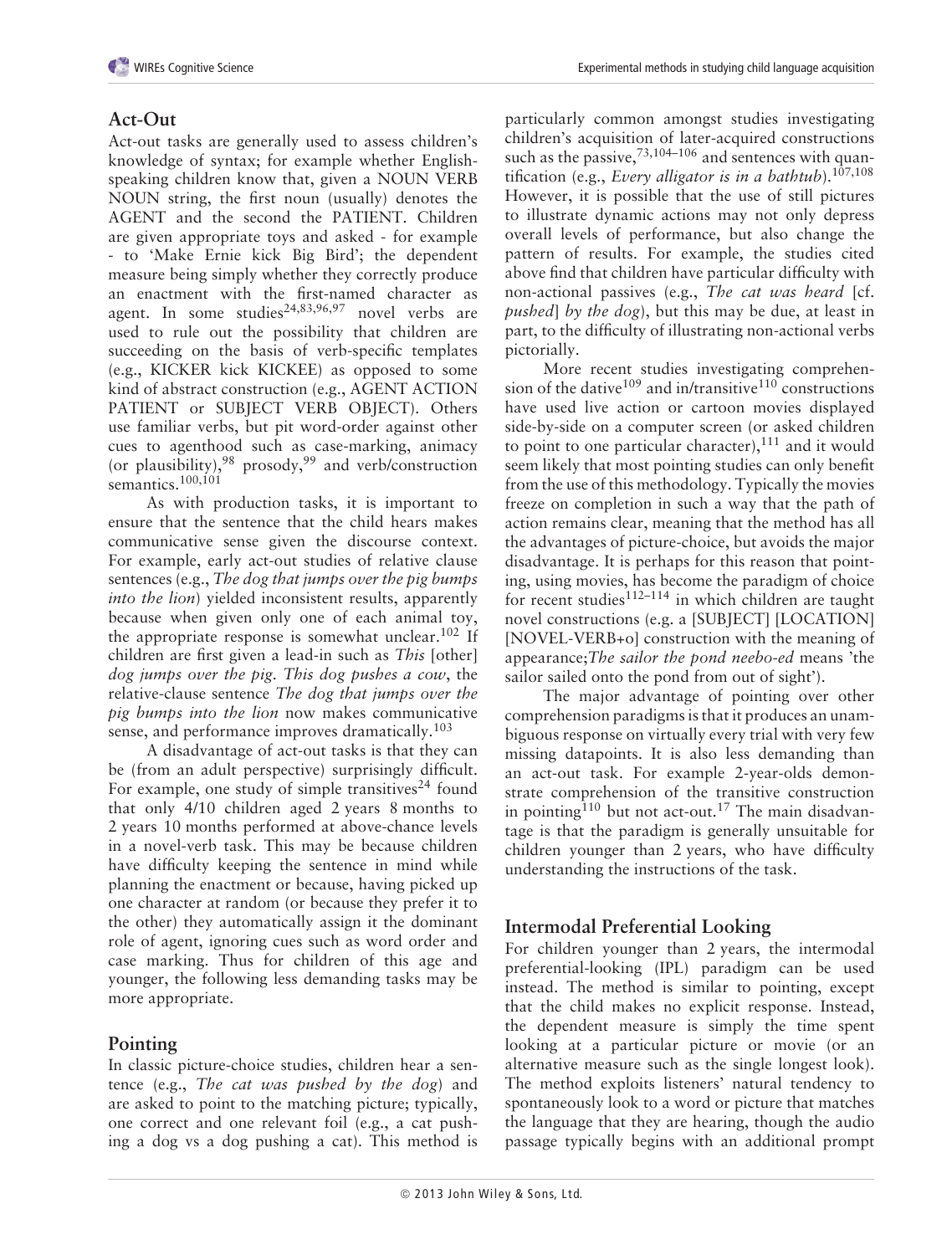such as *find* or *where's.* Studies focussing on the transitive construction have demonstrated knowledge of canonical linking (i.e., that the first noun is the agent and the second the patient) as young as 1 year 9 months. For example, in a novel verb study, children at this age associate *The boy is glorping the girl* with a video in which a boy is performing an action on a girl as opposed to the reverse (and vice versa).<sup>5</sup> Although there is controversy over the finding that success is apparently contingent upon training with familiar verbs,  $^{115,116}$  the important point here is simply that the method works with one-yearolds (though this caveat should certainly be borne in mind).

Indeed, studies of word-learning (as opposed to syntax) have demonstrated that preferential looking tasks can be used successfully with children as young as 1 year for novel nouns,  $117$  and 6 months for very familiar words such as Mummy and Daddy.118 The method may, however, be less reliable with older children and adults, whose visual response to the audio stimuli may be more fleeting than that of younger children. For developmental comparisons, alternative measures such as pointing or looking while listening may be preferable. There is also the problem that looking-time, unlike pointing, does not constitute an unambiguous measure of comprehension. For example, a child could in principle recognize one video as matching the sentence, but spend longer looking at the non-matching video (possibly because its discrepancy with the audio makes it more interesting). Consequently, there is controversy over how data from preferential-looking studies should be interpreted (see Box 1).

## **Looking While Listening**

For some studies, the most appropriate dependent measure is not simply which picture/animation is chosen, but the time taken to make this choice (i.e., *latency* or *reaction time*) or the time-course of looking (e.g., the order in which elements of the scene are inspected). Until recently, most studies of this type have measured looking by video-recording the child's eyes for subsequent frame-by-frame coding.120,121 Relevant here is a particularly innovative method that combines three paradigms: looking while listening, priming and actout.122,123 The child hears either a DO-dative (e.g., *Send the frog the gift*) or a PO-dative (e.g., *Send the gift to the frog*) prime and then acts out a sentence with a temporary ambiguity (e.g., Show the hor*se the book [DO]* or Show the hor*n to the dog [PO]*). The time-course of the child's looking between the four toys (*horse, dog, book, horn*) is recorded, to investigate whether children show priming

## **BOX 1**

#### **INTERPRETING PREFERENTIAL-LOOKING DATA**

Preferential-looking data can be analyzed in many different ways, though each suffers from at least one disadvantage.

*Raw looking times*. The simplest method compares total looking time to the target and foil. *Disadvantage:* Because the two measures are mutually exclusive, this violates the statistical assumption of independence (like testing whether a coin is fair by comparing 60 heads vs 40 tails).

*Comparison to chance*. In the coin-toss scenario, the correct test compares observed performance (60 heads) against chance (50 heads). Looking time to the target screen can also be compared to chance (50% of total looking time) in this way. *Disadvantage:* This assumes that chance responding entails looking at the two scenes equally; in fact children may show a baseline preference for one scene.

*Comparison to baseline.* Before the test trial, children complete a baseline trial with the same scenes and uninformative audio (e.g., 'look they're different now'), in order to uncover any baseline preference for a particular scene. The dependent measure is then increased looking to the target screen (i.e., looking time to target in test trial minus looking time to target in baseline trial). *Disadvantage:* Children may switch their preference due to boredom with the scene to which they looked longer during the baseline trial. This can be addressed by using a different group of children in the baseline condition (though at the expense of statistical power).

*Number of children looking longer at matching than non-matching screen.* A problem with all the above measures is that the data are usually analyzed using parametric tests that treat looking time as if it can be meaningfully interpreted as a continuous measure (i.e., as if a child who looks at the target for twice as long for Sentence A than Sentence B understands sentence as 'twice as well'). This method compares the number of children who looked for longer at the target than foil screen to chance using a binomal test (e.g., 15/20 participants vs 10/20, *p* = 0*.*02). *Disadvantage:* Collapsing across all trials in this way (so that each child provides only one datapoint) results in decreased power, and does not control for baseline preferences.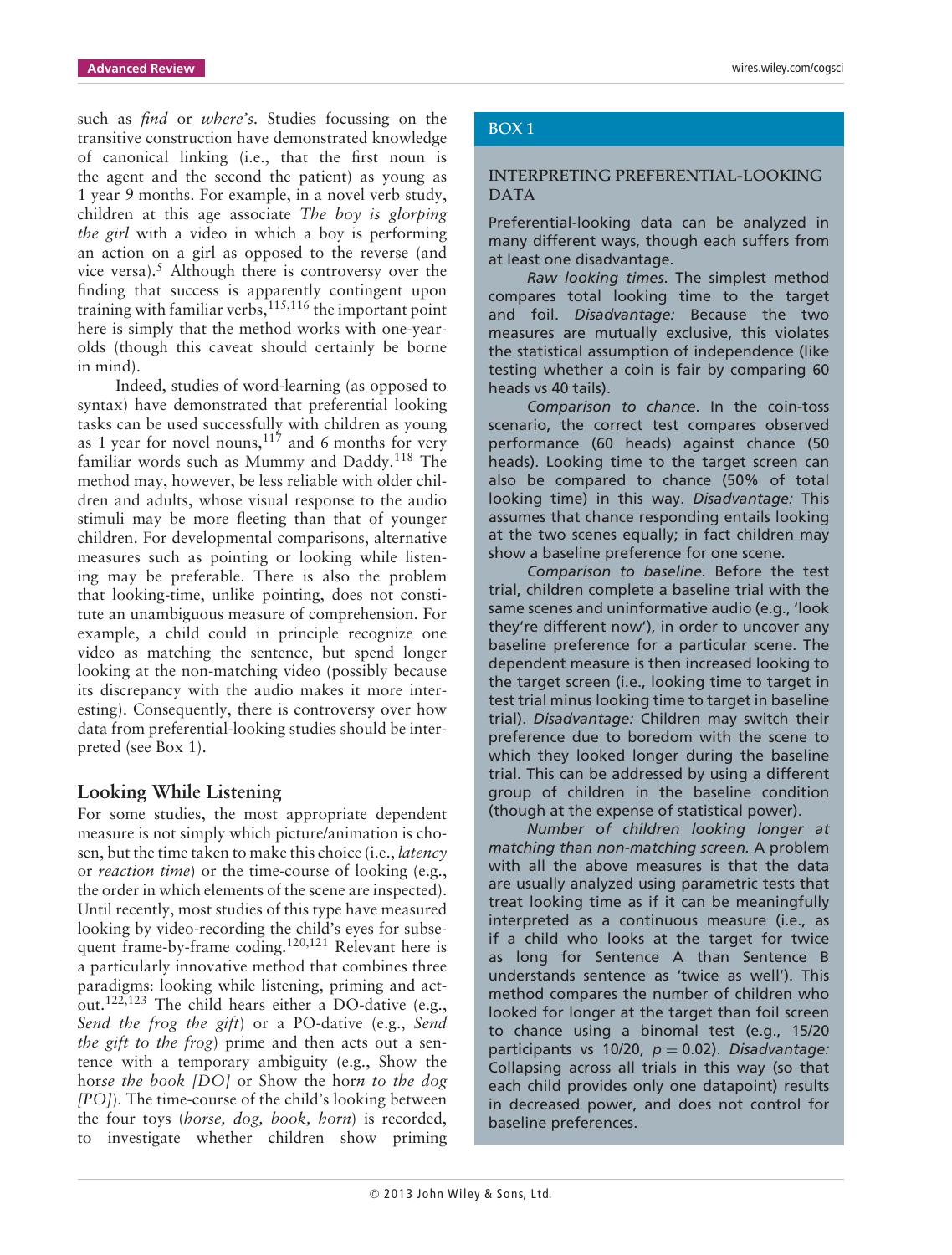*Mixed effects models.* Both of these problems can be addressed by coding each baseline and test trial for whether the child looked longer at the foil or target scene and analyzing these data using binary logistic mixedeffects models, $119$  to which we return in the discussion.

in comprehension; for example whether a DO-prime (*Send the frog the gift*) causes children to look first to the horse (e.g., *Show the horse the book* [DO]) rather than the horn (e.g., *Show the horn to the dog* [PO]).

Recently, more researchers have begun to use fully automated eye-trackers (as opposed to simply video-recording children's eyes); a trend that seems likely to continue as the equipment becomes increasingly affordable and child-friendly. For example, one recent study<sup>124</sup> found that  $3-5$ year old children use both order-of-mention and pronoun gender to guide their interpretation of an otherwise-ambiguous referent (e.g., *Puppy* [wearing boys' clothes] *is having lunch with Froggy* [wearing girls' clothes]. *She wants some milk*).

# **Conditioned Head-Turn Preference Procedure**

A close relative of preferential-looking is preferentiallistening (or—to give it its full title—the conditioned head-turn preference procedure). The difference is that instead of choosing how long to look at a particular screen, children choose how long to listen to a particular audio stimulus (i.e., a word, phrase, sentence, or passage). In most cases, the paradigm uses two loudspeakers—placed to the left and right of a central fixation point—with a light above each. In a training phase, the child learns that when a light above a speaker is flashing, audio (here, music or speech other than the test stimuli) will continuously play from that speaker for as long as she fixates visually on the light. In the test phase, different audio (e.g., different languages or familiar versus novel words from a training session) is available from each speaker,  $125-129$ though usually only one or other speaker per trial. As infants control the duration of playback, this allows the experimenter to investigate which audio stream (e.g., native vs non-native language; words vs nonwords) infants prefer. It is not always easy to predict in advance whether children will show a noveltyor familiarity preference (though attempts have been made to do  $so^{130,131}$ ), but any consistent preference across children demonstrates discrimination between the two types of stimuli.

One variant of this design uses a single speaker plus light, with only one of the two audio passages available on each trial.132 Two other variants, *nonnutritive sucking* (on a dummy/pacifier) and *kicking*, allow this paradigm to be used with newborn $^{133}$  and even unborn<sup>134</sup> infants. Any of these paradigms can be used with a habituation–dishabituation design, which capitalizes on infants' tendency to become bored with repeated presentations of identical or similar stimuli and hence to decrease rates of looking, sucking or kicking across consecutive trials. If a sufficiently different stimulus is then presented, dishabituation occurs, and the rate recovers. For example, in one study,  $135$  newborns were habituated to sentences in one language before being presented with either (1) further sentences in the same language produced by a different speaker (control condition) or sentences in a different language (switch condition). Infants demonstrated greater recovery of sucking in the switch than control condition, and hence discrimination between the two languages (here, French and Russian).

A caveat is in order with regard to the interpretation of listening-time data. Whenever a difference between conditions is observed, this demonstrates simply that children perceive some difference between the audio stimuli, and not that they necessarily understand its implications for language learning. For example, a number of studies<sup>127,136</sup> have shown that infants discriminate between otherwise-identical strings with different pauses and pitch contours, which are potential cues to NP/VP phrase boundaries (e.g., *Many different kinds of animals/live in the zoo*). However, such findings do not demonstrate that children know that these *are* potential cues to phrase boundaries, let alone that they actually use these cues to segment speech into phrases.

# **Functional Neuroimaging Methods**

We conclude our discussion of comprehension methods with a brief survey of the use of functional (as opposed to structural) neuroimaging methods with children. Neuroimaging can also be combined with a production or judgment task, but the simplest and most commonly-used method - particularly when studying children - involves simply presenting participants with linguistic stimuli and measuring brain responses. *Functional Magnetic Resonance Imaging (fMRI)* uses a scanner to measure local changes in cerebral blood oxygenation. This method has been used to investigate sentence processing in children as young as 0;3, with studies demonstrating that, even at this age, certain neural regions show greater activation to normal than backwards speech.137,138 A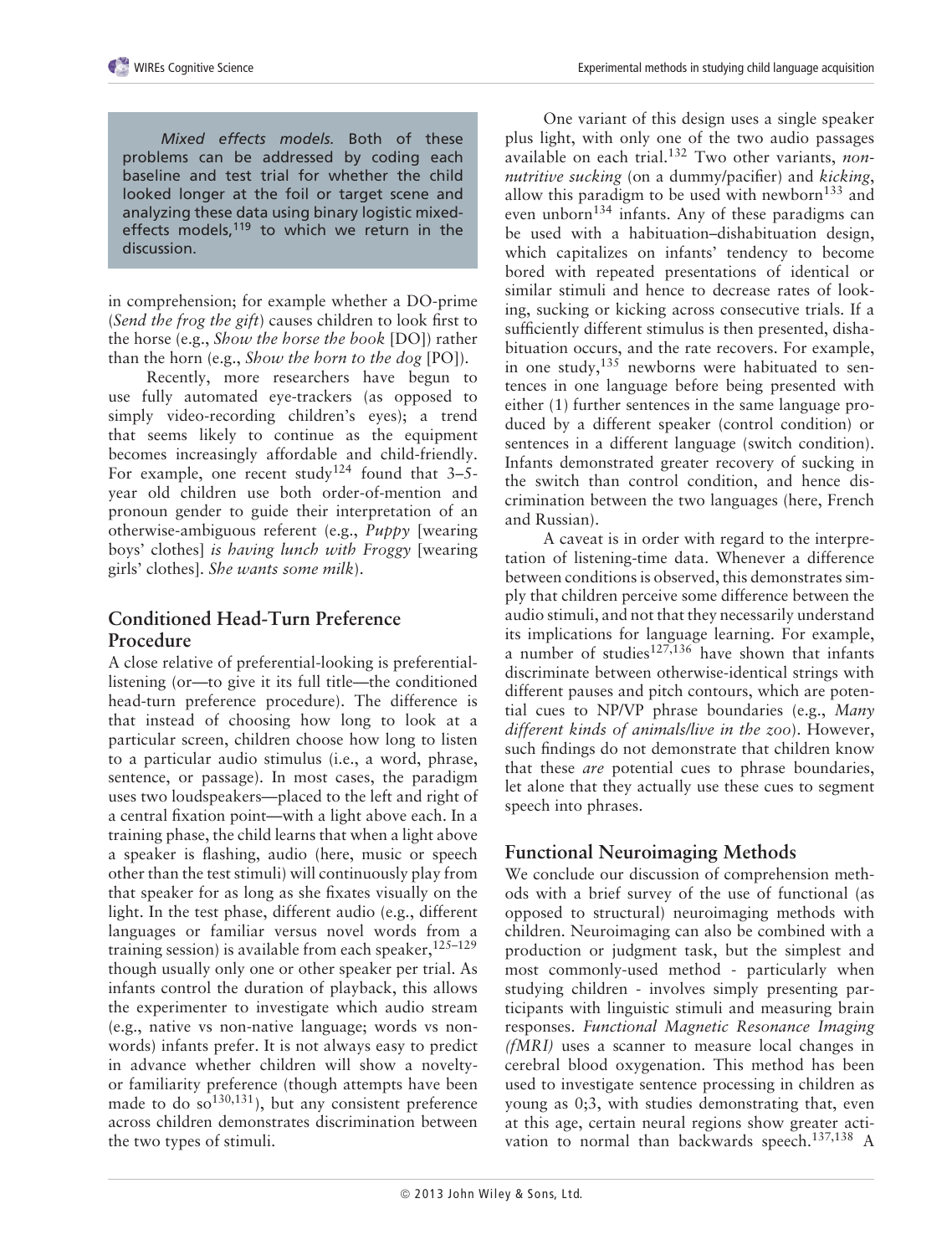similar finding was observed in a study<sup>139</sup> using the technique of *Near Infra Red Spectroscopy (NIRS)*. Like fMRI, NIRS works by measuring changes in blood oxygenation, in this case by passing near-infrared light through brain tissue, and monitoring levels of absorption, which vary according to hemoglobin oxygen levels. With regard to both techniques, it must be borne in mind, however, that there exists a degree of individual variability with regard to brain structure, which much be controlled out using a process of spatial normalization. Consequently, it is extremely difficult to compare findings across individual participants or indeed across different studies.<sup>140</sup>

A more common technique, particularly in studies with children, is *Electroencephalography (EEG),* in which electrodes placed on the scalp are used to measure voltage fluctuations that occur as a result of neuronal firing. Compared with fMRI, EEG has much poorer spatial resolution (because each electrode covers a wide area), but much better temporal resolution (because voltage changes are much quicker than changes in blood flow/oxygenation). Hence EEG is used to measure how patterns of brain activation change in real-time as a sentence is processed. In studies with adults, two ERP signatures (i.e., changes in activation patterns) have received particular attention.<sup>141</sup> A negative wave peaking at around 400 ms (N400) is associated with semantic processes, and is of larger amplitude in cases of semantic incongruity (e.g., *He ate a car*). Syntactic violations and sentences requiring syntactic reanalysis (e.g., *The horse raced past the barn fell*) are associated with a late positive wave (P600), preceded by an earlier negative wave. These patterns have also been investigated in children. For example, one study<sup>142</sup> found that 14-month-old children showed an N400 for semantic mismatches (e.g., hearing 'house' paired with a picture of a dog). Interestingly one pair of studies<sup>143,144</sup> found that syntactic violations (e.g., *My uncle will watching...*) seem to elicit a P600 in 3–4 year olds, with the effect failing to reach significance for a younger group aged 2 years 6 months. Of course, it would be a gross overinterpretation to claim on this basis that only 3–4 year olds have any knowledge of morphosyntax; this example illustrates the importance of exercising caution when interpreting such findings.

## **General Considerations when Using Comprehension Paradigms**

Many of the same general considerations that apply to production paradigms apply equally to comprehension paradigms (e.g., ensuring that the task makes communicative sense; defining and excluding 'missing' trials). Another consideration that applies in both cases, but perhaps especially to comprehension, is ensuring a sufficient number of trials and participants. Above we argued that the outcome of preferentiallooking/pointing studies should be a binary measure for each trial (looked longer at target than foil, or pointed to target) for subsequent analysis using binary logistic mixed-effects models. Because binary measures are less powerful than continuous measures, this increases the importance of including as many trials as possible, given the concentration span of the participants. Since participants in these studies are generally aged 2 years or younger, this will generally mean including only a handful of trials. One way to compensate for this reduced power at the item level is to increase power at the participant level, by recruiting a large number of participants.

When choosing an experimental paradigm, it is important to be aware of the typical drop-out rate for each possible method, and to consider whether or not it is unacceptably high for the claim under investigation. For example, if the claim is that children of a particular age 'succeed' at a particular task, it is important that the drop-out rate be relatively low (otherwise the claim does not generalize to the relevant age-group population as a whole). High drop-out rates are less problematic in experiments looking for differences between experimental conditions (as long as they are roughly equal 'at-random' dropouts from all conditions). Even for such designs, though, it remains possible in principle that any between-condition differences observed would have disappeared (or even reversed) had it been possible to include all children (particularly if the drop-out rate is greater than 50%). Drop-out rates are a particularly important consideration for the comprehension paradigms discussed here as (1) these paradigms are often used to make claims regarding the general abilities of children at a particular age and (b) drop-out rates seem to be particularly high (though we are aware of no formal comparisons between paradigms), perhaps because they tend to be used with younger children. For example, one recent pointing study which drew general conclusions regarding 'argument structure in the third year of life '<sup>145</sup> reported a drop-out rate of 50%; the majority due to either a side bias or 'fussing out' (a term which is a little unclear to the present [British] authors).

Another consideration that applies to all experimental study designs, but perhaps especially comprehension methods, is counterbalancing. Counterbalancing is particularly crucial in preferentiallooking/pointing studies with a choice between two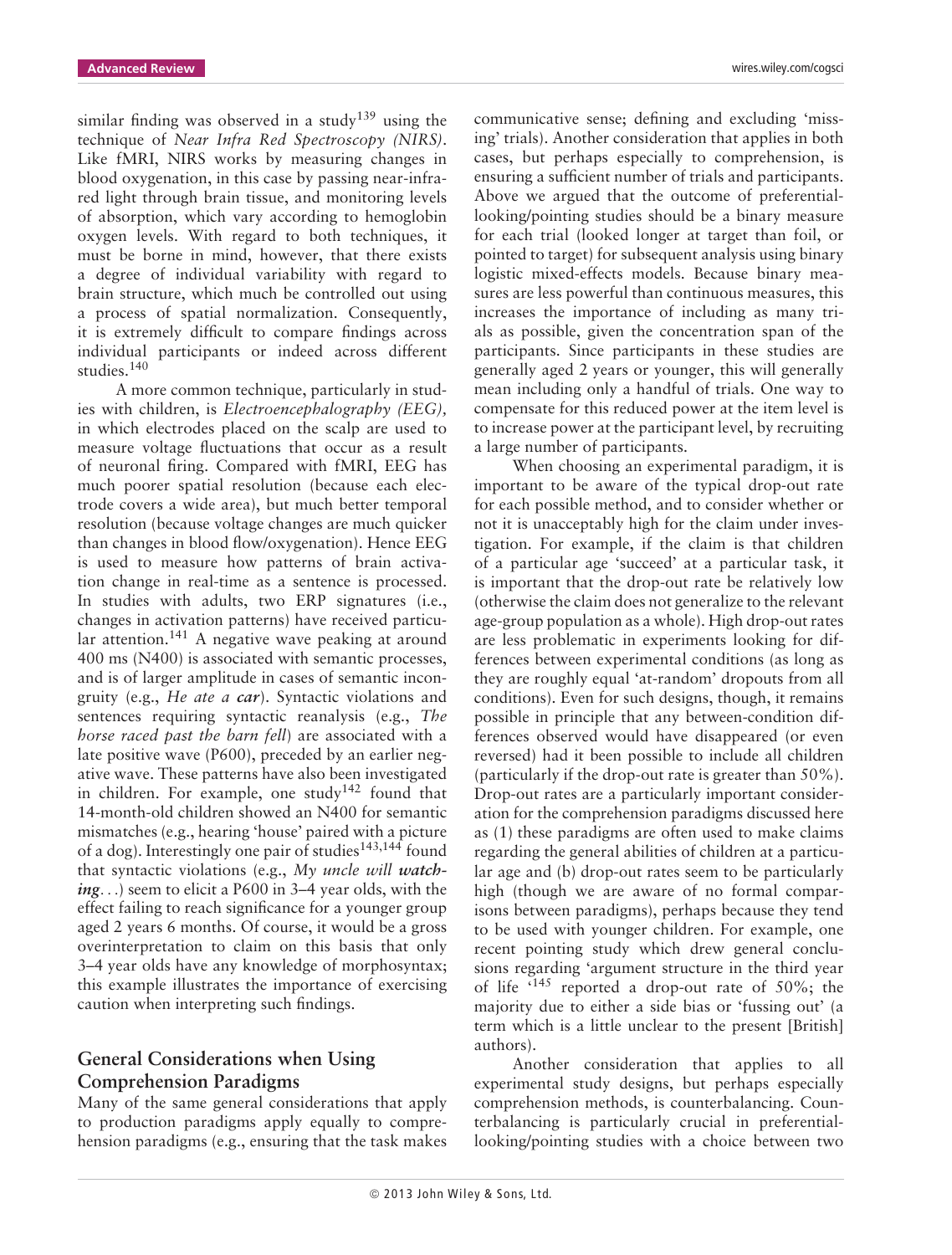screens (L/R) or two characters in a single scene. It is crucial that counterbalancing (or matching) removes any potential extraneous cues to targethood such as side (e.g, target always on the left), direction in which the action unfolds (e.g., target always L -*>* R), first movement (e.g, agent always before patient), total amount of movement (e.g., agent moves more than the patient), identity/size/animacy of agent (e.g., agent is always a particular character or bigger/more animate than the patient). Children often show unpredictable preferences for particular scenes, which can be controlled for by having each scene the target for one counterbalance condition and the foil for another, and/or by using a baseline control group (ideally between-subjects).

The issue of counterbalancing relates to a final consideration that is important for both comprehension and production methods; whether trials are to be presented in (1) blocked, (2) random, or (3) counterbalanced order. Blocked presentation (e.g., five active sentences followed by five passive sentences) presumably incurs the lowest task demands, and hence is generally used when the aim is to investigate whether or not children display some particular phenomenon in the limit (i.e., when the experiment is deliberately set up to help them). For this reason, most child priming studies use blocked designs, in order to allow priming to build up over the course of the block,  $67,70$  but see.<sup>42</sup> Thus a blocked design is the least suitable for obtaining an objective measure of performance (e.g., error rate at a particular age) that is generalizable to other contexts. Neither is such a design suitable for investigating differences between different trials/items (e.g., different verbs), unless these are additionally randomized within the block. Studies with these goals therefore generally use a random or counterbalanced order of presentation. Full counterbalancing, whereby each item is followed by and preceded by every other item an equal number of times, is the best option, as it allows serial position effects to be investigated and—if present—controlled out statistically. In practice, this is rarely done, as with more than a handful of items, an extremely large number of trials are needed to include all possible orders for each participant (some studies<sup>3</sup> are fully counterbalanced across all participants combined, but not within each participant individually). Randomization is therefore more commonly used. Although this method generally neutralizes serialposition effects (given a sufficient number of trials), it does not actually allow for specific detailed investigation of them (though if mixed-effects models are used, trial number can be included as a fixed effect to control out order effects at a general level). Other options are to use a Latin Square design, which provides some—but not full—counterbalancing, or to combine ordering strategies (e.g., using full counterbalancing at the block level, but randomization within each block).

# **JUDGMENT METHODS**

Judgment methods are somewhat similar to comprehension methods, in that participants do not produce language, but—in this case—judge the grammatical acceptability or truth value of a particular sentence (or sentence interpretation). Although this obviously requires comprehension of the sentence, comprehension and judgments methods are used to answer different questions. For example, considering an ungrammatical sentence such as '\*The zebra goes the lion', different theoretical questions are addressed by a comprehension task<sup>100,101</sup> (Is the preferred interpretation that the zebra *makes* the lion go or goes *to* the lion?) and a judgment task (assuming the first interpretation, how acceptable do participants consider this sentence to be?). Thus the primary reason for selecting a judgment task over an alternative is not that it is easier for children to complete (though this may sometimes be the case), but that it maps more directly onto a particular theoretical claim.

# **Grammaticality/Acceptability Judgments**

When a theoretical account makes the prediction that some factor such as age or verb frequency will affect the unacceptability of errors,<sup>146</sup> this prediction can be most directly tested using a grammaticality/acceptability judgment task (most studies use the latter term in participant instructions to avoid the intrusion of prescriptive rules of grammar). The child hears a sentence, generally spoken by a puppet who, the child has been told, sometimes makes mistakes or 'says things a bit silly'. It is important to present each sentence with an accompanying animation, video or live enactment, in order to ensure that the child understands the intended meaning. This is particularly important for ungrammatical sentences. For example, in one study with no visual materials,  $147$  causativization errors with *laugh* (e.g., \**The funny clown laughed Lisa* meaning 'the funny clown made Lisa laugh') were misinterpreted as errors involving the omission of *at* ('the funny clown laughed at Lisa'). This problem was addressed by the inclusion of animated cartoons in a subsequent study.148,149

In a binary judgment study, the child's task is simply to tell the puppet whether he 'said it right' or whether it 'sounded a bit silly', either by moving him to a tick or a  $\text{cross}^{147}$  or by presenting him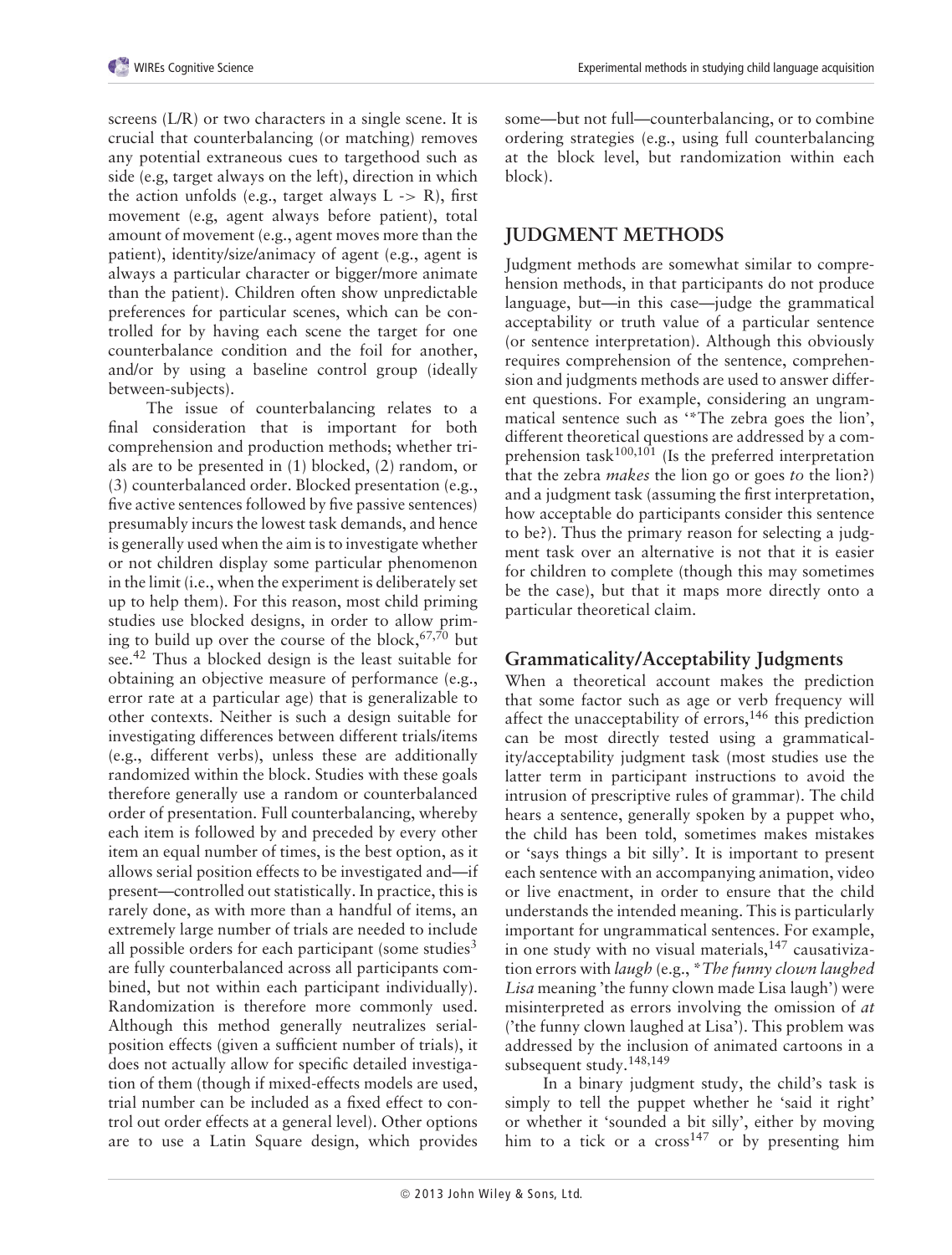with a reward or punishment, as in the truth-value judgment studies discussed below. The advantage of a binary task is that it can be completed by children as young as  $3-4$  years.<sup>150</sup> Below this age, children have a tendency to base their judgments on truth value or other factors (e.g., whether a particular action is 'good' or 'naughty'), rather than grammaticality.151 The disadvantage of a binary task is that it cannot be used to test theories that predict graded judgments. For example, some theoretical proposals predict a continuous negative relationship between verb frequency and the acceptability of errors with that verb<sup>146</sup> (e.g., *\*The clown laughed/giggled/chuckled Lisa* [='made Lisa laugh/giggle/chuckle]'), even though all would presumably be rated as unacceptable (at least by adults) in a binary judgment task.

Thus when studying adults and older children, the use of a graded judgment scale is preferable. One paradigm suitable for use with children aged 4 years 0 months and upwards $149$  involves children first selecting either a red or green counter to denote unacceptable/acceptable, and then placing this counter on a five-point 'smiley face' scale to denote the degree of perceived (un)acceptability. This paradigm is suitable for investigating morphological errors at the single-word level<sup>36,152</sup> (e.g., *\*sitted*; *\*unbreak*), as well as the sentence-level argumentstructure overgeneralization errors discussed above (e.g., *\*The funny clown laughed Lisa*),153,154 and can be used with novel verbs.<sup>36,91,94,148,149</sup>,155

It should be emphasized that judgment tasks of this type are really the only suitable way to investigate whether a child considers a particular utterance to be ungrammatical. Production tasks are not suitable because, while a child may not produce an utterance such as \**The magician disappeared the rabbit* (even if placed under discourse pressure to do so), this does not constitute evidence that she considers it to be ungrammatical. Even the production of an alternative formulation (e.g., *The magician MADE the rabbit disappear*) does not constitute strong evidence that the erroneous form is ruled out by the child's grammar; this form may simply be dispreferred. Comprehension measures are unsuitable because utterances such as \**The magician disappeared the rabbit* are easily interpretable, even though they are ungrammatical. Thus a child who considered such an utterance to be ungrammatical would still be likely to 'succeed' at an act-out or preferential looking/pointing task.

#### **Yes/No and Truth-Value Judgments**

In some cases, the theoretical question under investigation is not whether or not a particular

utterance is grammatically acceptable, but whether or not a certain reading is possible. For example, *Mama Bear is washing her* is a perfectly acceptable sentence, but it can mean only 'Mama Bear is washing someone else' not 'Mama Bear is washing herself'. In *yes/no judgment* tasks, children are shown a picture (e.g., Mama Bear washing herself) and asked a *yes/no* question (e.g., *This is Goldilocks. This is Mama Bear. Is Mama Bear washing her?*). If children understand the relevant aspect of syntax ('Principle B'), they will answer 'no', since the picture shows Mama Bear washing *herself* whereas *her*, in this context, can refer only to *Goldilocks*. 156

A problem with this task is that children may be reluctant to 'contradict' an adult (particularly an unfamiliar experimenter) by answering 'no'. One way to address this problem is to have the sentences spoken by an animal puppet, which the child can reward or punish, for example by giving it a cookie or a rag,  $157$  thus avoiding the need for any verbal response. This method is sometimes referred to as the *truth value judgment paradigm* to differentiate it from the *yes/no* judgement paradigm discussed above; though the terms are often used interchangeably.

A truth-value (or yes/no) judgment task is the most appropriate method when the theoretical question under investigation is which possible sentence interpretations children will allow (e.g., whether *her* may refer to *Mamma Bear* in the sentence *Mamma Bear is washing herself*). Thus this task is the paradigm of choice when studying other cases of (im)possible interpretations such as 'Principle C' sentences (e.g., *Shei washes Sarahi* 158) and sentences with universal quantification<sup>159</sup> (e.g., *Every farmer is feeding a donkey*).

As with production and judgment tasks, it is important to ensure that the yes/no or truthvalue judgment task makes communicative sense to children. Speakers do not typically ask questions about truth value (e.g., *Is every farmer feeding a donkey?*) when (1) the answer is already known to both the speaker and the listener, (2) the answer is not relevant to any ongoing discussion, or (3) one particular possibility was never under consideration. Thus it is important to have a lead-in story that raises the alternative possibilities and situates them in an ongoing discussion (e.g., Farmer Jack was telling the other farmers that he may be away from his farm and hence unable to feed his donkey) and a character who does not know the outcome (e.g., a puppet who is guessing or misrembering the story<sup>159</sup>).

Even with these controls in place, *yes/no* and truth value judgment tasks suffer from two important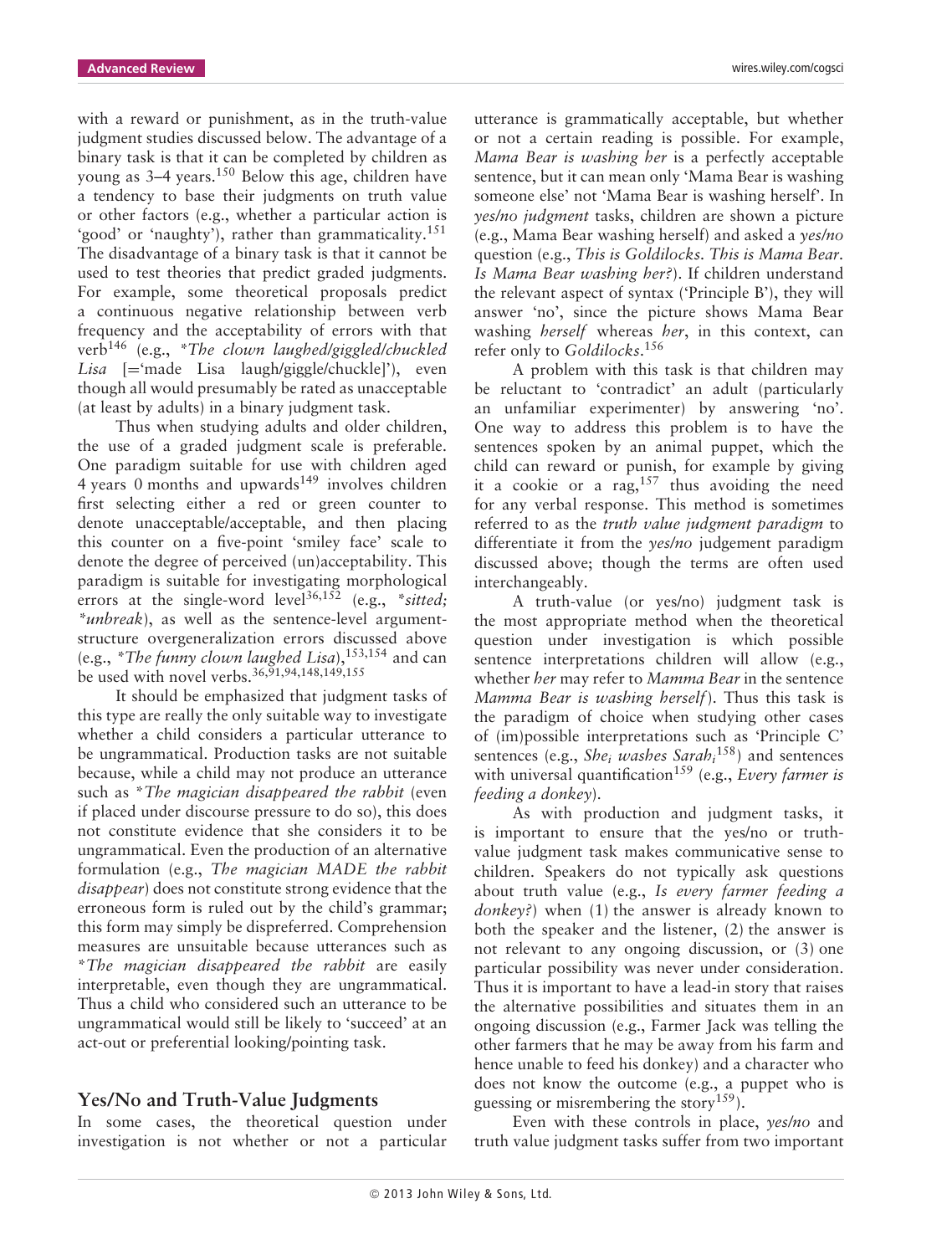shortcomings. The first is that, as for grammaticality judgment tasks, children may not always base their decisions on the intended factors. For example, in one study,40 some children rejected accurate picture descriptions such as *Mama Bear is washing her* (where *her* = Goldilocks) and, when questioned, objected to the use of pronouns in this context (i.e., they wanted to hear *Mama Bear is washing Goldilocks*). The second is that, even when a puppet is used, some form of *yes*-bias still remains. In fact, the problem is not so much a general *yes*-bias, which can be corrected for by the calculation of a Receiver Operating Characteristic score from signal detection theory<sup>40</sup> (though this does not seem to be done as a matter of course). The problem is that children display a readiness to accept picture descriptions that are 'good enough' even if they are not perfect,  $160$  and are not the descriptions that children would themselves produce. For example, in one study most children who incorrectly accepted violations such *Mama Bear is washing her* in place of *Mama Bear is washing herself* actually produced the correct version when asked to describe the pictures themselves.<sup>40</sup> One approach is to avoid this method altogether. Most truth-value judgment tasks can be converted into an equivalent binary pointing task (e.g., one screen would show Mama bear washing Goldilocks, the other Mama Bear washing herself).107,108 The disadvantage here is that this method reveals only participants' preferred interpretation, not whether or not they would accept the other. Another option is to conduct a graded version of the judgment task, such as—for example—asking children to reward the speaker with a 'small, big or huge strawberry'.<sup>160</sup> Importantly, this study found that children who accepted 'good enough' (but underinformative) descriptions in a binary version of the task did not deem such sentences as deserving of the largest reward.

## **General Considerations when Using Judgment Paradigms**

Training and practice trials are important for all experimental designs, but particularly so for judgment studies where it is necessary to establish the basis on which judgments are to be made (e.g., acceptability vs truth value) and—for graded tasks—the appropriate use of the scale. It is necessary to strike a balance by providing practice with the broad classes of errors that will be encountered in the main study (e.g., overgeneralizations of verb morphology) but avoiding the actual error (e.g., overgeneralizations of the past-tense *-ed* marker), which could unduly influence judgments.

When designing stimuli, it is important to ensure that there is an equal split between trials where the correct response is acceptable/'yes' and those where it is unacceptable/'no', and that this holds across all the cells of the design. For example, it should not be the case that all intransitive sentences are grammatical and all transitive sentences are grammatical. This is important for two reasons. First, it precludes the possibility of task-dependent strategies (e.g., giving low acceptability ratings for all trials of a particular type). Second, it allows ratings for ungrammatical items to be converted into difference scores that reflect the degree of dispreference for ungrammatical versus grammatical uses. This is important as it allows any general dispreferences that children may show for particular items (e.g., verbs that denote 'naughty' actions) to be controlled out.

# **CONCLUSION**

The conclusions of this review are summarized in a checklist for researchers at the experimental-design stage. Our aim is not to preach or patronize—we would certainly not claim to have run a study that ticks every box—but a checklist seems to us to be the most concise and helpful way of summarizing the issues covered here.

- Is a *naturalistic, production, comprehension or judgment paradigm* most appropriate for answering the particular theoretical question under investigation? Can more than one be used to provide converging evidence?
- Is the task *suitable for children at the age under investigation* (or is it too easy or difficult?). Should a *parental report or standardized test* be used to select children of a suitable age/stage of development? If different age groups are included, is the task *equally suitable for all age groups*, or are modifications for older or younger participants required?
- Does the experimental task make *communicative sense*, or does it place children in an unusual or infelicitous communicative context (e.g., providing an answer that the questioner already knows)?
- Relatedly, is there sufficient *motivation* for children to continue to participate? Is the game enjoyable? Is some kind of reward for each trial (e.g., sticker) appropriate (though if the game is 'too fun' or the reward too desirable, children can lose focus on the task)?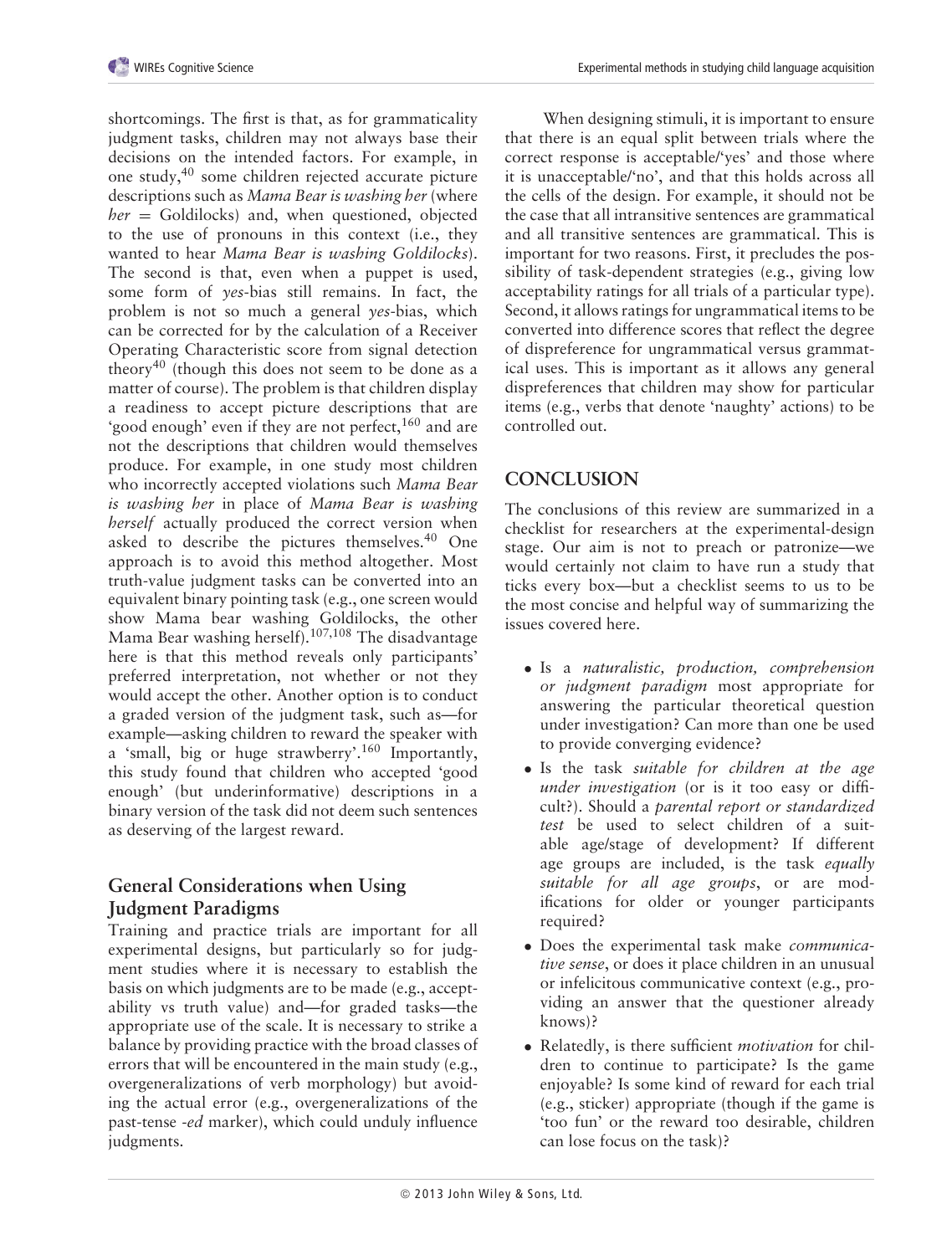- Is a *between-subjects, within-subjects or mixed design* most appropriate? Within-subjects designs have more power to detect experimental effects but can suffer from carry-over effects. Where this is a potential concern (e.g., particularly for baseline control conditions) a betweensubjects manipulation may be more appropriate.
- Is there an advantage to be gained by the use of *novel items* (verbs, nouns, etc.)?
- Are *fillers* necessary?
- Is it better to use (1) *blocked lists*, (2) *randomization*, or (c) *counterbalanced lists* for factors such as trial order, location of target screen (L/R, for pointing/IPL studies), sentence type, real versus novel verbs etc.
- Are there a *sufficient number of trials and participants* to observe a significant effect if one exists (is a formal power-analysis necessary)?
- Is the anticipated *drop-out rate* sufficiently low, given the claim under investigation?
- Is there a *control condition* to rule out alternative simpler explanations of possible findings of interest; possibly one that allows for exclusion of children who do not understand the task?
- Is the *dependent measure* as sensitive as possible? Is it possible to obtain an appropriate continuous measure (e.g., reaction time, duration, graded judgment) in addition to a binary measure (correct/incorrect, grammatical/ungrammatical)? Does it avoid potential ambiguities (e.g., pointing vs looking time measures) and biases (e.g., *yes*bias)? Is the measure suitable for the most appropriate and most powerful statistical analysis?
- How will *responses be classified?* What types of responses will be classified as missing? Will the remaining data be proporptionalized (and, if so, transformed) or analyzed using statistical methods that are robust to missing data (e.g., mixed-effects models)?
- Could some particular responses (particular errors) be a *function of the task set-up* and unrepresentative of children's everyday language?

One final consideration relates to a new emerging standard in psychology and linguistics research. Historically, child language researchers have paid little attention to the need to conduct statistical analyses by items as well as by subjects (which has long been the prevailing standard in adult psycholinguists $161$ ). For example, a study comparing children's performance with high-frequency and low-frequency verbs might include just three of each (e.g., *fall, laugh, disappear* vs *tumble, giggle, vanish*). The problem is that, with so few items in each cell of the design, any observed difference may reflect different performance with the specific items *fall, laugh*, and *disappear* versus *tumble, giggle* and *vanish,* rather than between high- and low-frequency verbs in general. Nobody would perform the equivalent by-subjects extrapolation (e.g., from a study comparing three boys and three girls to the entire populations of boys and girls in general), but for some reason we have not applied the same standard to items. Following the recent publication of a number of influential papers,  $84,119,162,163$ many leading journals have begun to require not only separate by-items and by-subjects analyses but also mixed-effects models that include both subjects and items as random effects. What this means at the studydesign stage is that researchers should include as many different items as possible in each cell of the design given constraints such as children's attention span and the availability of suitable items. A drawback is that mixed effects models are not yet widely understood in the field, and debate continues as to the most appropriate analysis procedures.164 Until this situation is resolved, we suggest that some researchers may prefer to use simpler statistical techniques (e.g., ANOVA or regression) in the main analysis, and use mixed effects models—perhaps reported in a footnote—to check that their findings generalize across participants and items.

#### **A Final Thought**

Browsing through child language articles from 30 or 40 years ago, it is striking, first, how many are based on relatively informal observations and interviews, and, second, how many experimental studies include no formal statistical analyses and few controls for potential confounds. The increasing sophistication of experimental design and analysis in the studies summarized in this review is a welcome development, and one that promises to make an important contribution to our understanding of the processes underlying children's language acquisition and development.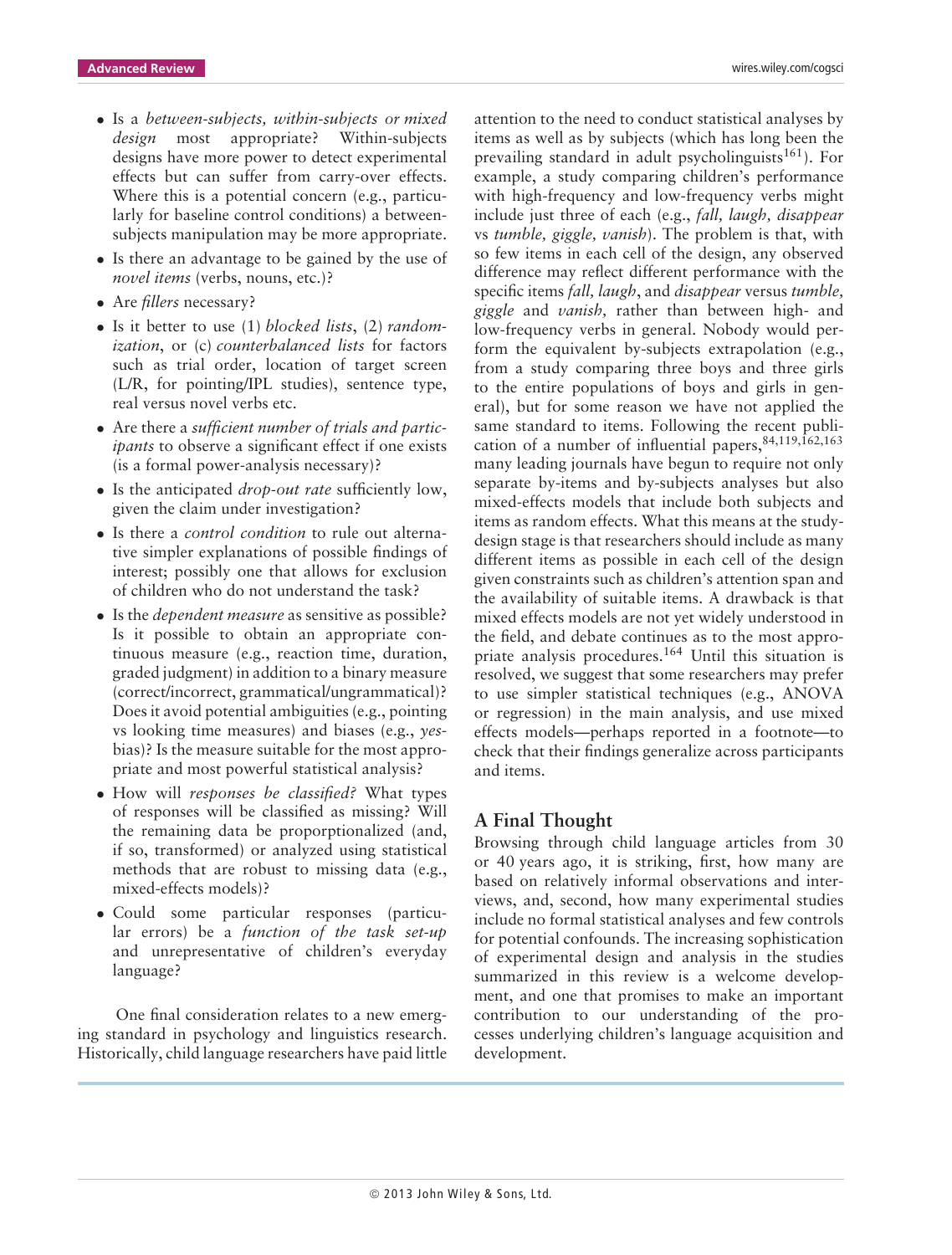## **REFERENCES**

- 1. Chomsky N. *Aspects of the Theory of Syntax.* Cambridge: MIT Press; 1965.
- 2. Matthews D, Bannard C. Children's production of unfamiliar word sequences is predicted by positional variability and latent classes in a large sample of child-directed speech. *Cogn Sci* 2010, 34: 465–488.
- 3. Bannard C, Matthews DE. Stored word sequences in language learning: the effect of familarity on children's repetition of four-word combinations. *Psychol Sci* 2008, 19:241–248.
- 4. Naigles L. Children use syntax to learn verb meanings. *J Child Lang* 1990, 17:357–374.
- 5. Gertner Y, Fisher C, Eisengart J. Learning words and rules: abstract knowledge of word order in early sentence comprehension. *Psychol Sci* 2006, 17: 684–691.
- 6. Semel EM, Wiig EH, Secord WA. *Clinical evaluation of language fundamentals, fourth edition (CELF-4).* Toronto, Canada: Psychological Corporation/A Harcourt Assessment Company; 2003.
- 7. Hresko WP, Reid DK, Hammill DD. *Test of Early Language Development.* 3rd ed. TX: Pro-Austin; 1999.
- 8. Dunn LM, Dunn DM. *Picture Vocabulary Test*, (PPVT™-4). 4th ed. Peabody: Pearson; 2007.
- 9. Wells G. *Learning through Interaction: The Study of Language Development.* Cambridge: Cambridge University Press; 1981.
- 10. Theakston AL, Lieven EV, Pine JM, Rowland CF. The role of performance limitations in the acquisition of verb-argument structure: an alternative account. *J Child Lang* 2001, 28:127–152.
- 11. Gathercole VM, Sebastian E, Soto P. The early acquisition of spanish verbal morphology: across-the-board or piecemeal knowledge? *Int J Bilingual* 1999, 2 and 3:133–182.
- 12. Vosoughi S, Roy DK. A longitudinal study of prosodic exaggeration in child-directed speech. *Proceedings of the 6th International Conference of Speech Prosody, Shanghai, China*; 2012.
- 13. Valian V, Solt S, Stewart J. Abstract categories or limited-scope formulae? The case of children's determiners. *J Child Lang* 2009, 36:743–778.
- 14. Yang C, Who's Afraid of George Kingsley Zipf? Unpublished manuscript.
- 15. Pine JM, Lieven EVM. Slot and frame patterns and the development of the determiner category. *Appl Psycholing* 1997, 18:123–138.
- 16. Pine JM, Freudenthal D Krajewski G. Do children have adult-like syntactic categories? The case of the determiner. *Cognition.* Submitted for publication.
- 17. Rowland CF, Fletcher SL. The effect of sampling on estimates of lexical specificity and error rates. *J Child Lang* 2006, 33:859–877.
- 18. Aguado Orea JJ. The acquisition of morpho-syntax in Spanish: implications for current theories of development, Theses P, University of Nottingham, 2004.
- 19. Pine JM, Rowland CF, Lieven EVM, Theakston AL. Testing the agreement/tense omission model: why the data on children's use of non-nominative 3psg subjects count against the ATOM. *J Child Lang* 2005, 32:269–289.
- 20. Wexler K. Very early parameter setting and the unique checking constraint: a new explanation of the optional infinitive stage. *Lingua* 1998, 106:23–79.
- 21. Rowland C, Pine JM, Lieven EVM, Theakston AL. The incidence of error in young children's wh-questions. *J Speech Lang Hearing Res* 2005, 48:384–404.
- 22. Tomasello M. *First Verbs: A Case Study of Early Grammatical Development.* Cambridge: Cambridge University Press; 1992.
- 23. Naigles LR, Hoff E, Vear D. *Flexibility in Early Verb Use: Evidence from a Multiple-N Diary Study.* Boston, Mass., Oxford: Wiley-Blackwell; 2009.
- 24. Akhtar N, Tomasello M. Young children's productivity with word order and verb morphology. *Dev Psychol* 1997, 33:952–965.
- 25. Fenson L, Marchman V, Thal D, Reznick S, Bates E. *The MacArthur-Bates Communicative Development Inventories: User's Guide and Technical Manual.* 2nd ed. Baltimore, MD: Paul H. Brookes; 2007.
- 26. Dale PS. The validity of a parent report measure of vocabulary and syntax at 24 months. *J Speech Lang Hearning Res* 1991, 34:565–571.
- 27. Dale PS, Bates E, Reznick JS, Morisset C. The validity of a parent report instrument of child language at 20 months. *J Child Lang* 1989, 16:239–249.
- 28. Feldman HM, Dale PS, Campbell TF, Colborn DK, Kurs-Lasky M, Rockette HE, Paradise JL. Concurrent and predictive validity of parent reports of child language at ages 2 and 3 years. *Child Dev* 2005, 76:856–868.
- 29. Feldman HM, Dollaghan CA, Campbell TF, Kurs-Lasky M, Janosky JE, Paradise JL. Measurement properties of the MacArthur communicative development inventories at ages one and two years. *Child Dev* 2000, 71:310–322.
- 30. Pine JM, Lieven EVM, Rowland C. Observational and checklist measures of vocabulary composition: what do they mean? *J Child Lang* 1996, 23:573–590.
- 31. Brooks PJ, Tomasello M. How children constrain their argument structure constructions. *Language* 1999b, 75:720–738.
- 32. Brooks PJ, Tomasello M. Young children learn to produce passives with nonce verbs. *Dev Psychol* 1999a, 35:29–44.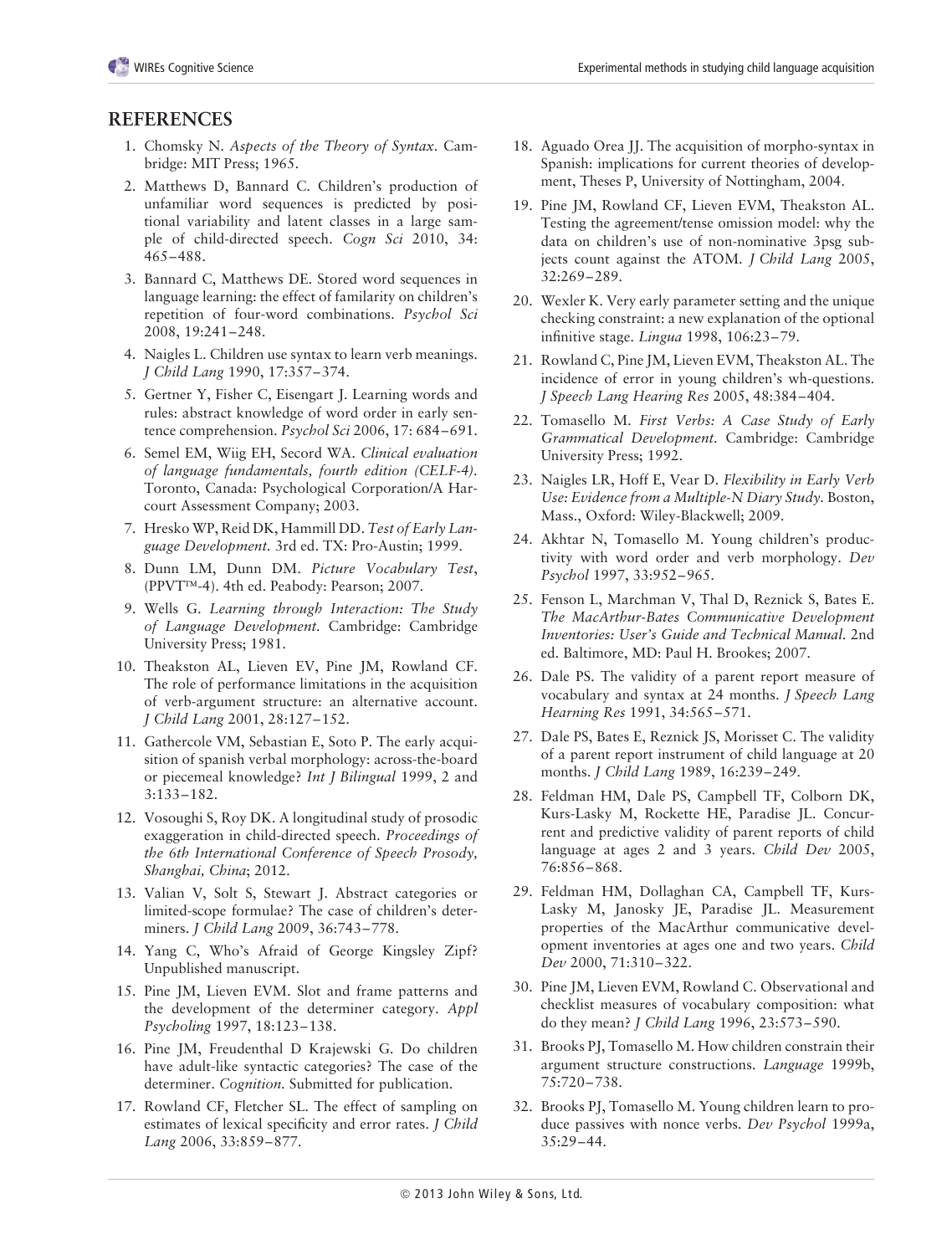- 33. Brooks PJ, Tomasello M, Dodson K, Lewis LB. Young children's overgeneralizations with fixed transitivity verbs. *Child Dev* 1999, 70:1325–1337.
- 34. Berko J. The child's learning of English morphology. *Word* 1958, 14:150–177.
- 35. Marchman VA. Children's productivity in the English past tense: The role of frequency, phonology, and neighborhood structure. *Cogn Sci* 1997, 21:283–303.
- 36. Ambridge B. Children's judgments of regular and irregular novel past-tense forms: new data on the English past-tense debate. *Dev Psychol* 2010, 46:1497–1504.
- 37. Grosse G, Tomasello M. Two-year-old children differentiate test questions from genuine questions. *J Child Lang* 2012, 39:192–204.
- 38. Wittek A, Tomasello M. Young children's sensitivity to listener knowledge and perceptual context in choosing referring expressions. *Appl Psycholing* 2005, 26:541–558.
- 39. Matthews D, Lieven E, Theakston A, Tomasello M. The effect of perceptual availability and prior discourse on young children's use of referring expressions. *Appl Psycholing* 2006, 27:403–422.
- 40. Matthews D, Lieven E, Theakston A, Tomasello M. Pronoun co-referencing errors: challenges for generativist and usage-based accounts. *Cogn Ling* 2009, 20:599–626.
- 41. Matthews D, Lieven E, Tomasello M. How toddlers and preschoolers learn to uniquely identify referents for others: a training study. *Child Dev* 2007, 78:1744–1759.
- 42. Rowland CF, Chang F, Ambridge B, Pine JM, Lieven EVM. The development of abstract syntax: Evidence from structural priming and the lexical boost. *Cognition* 2012, 125:49–63.
- 43. Valian V, Casey L. Young children's acquisition of whquestions: the role of structured input. *J Child Lang* 2003, 30:117–143.
- 44. Ambridge B, Rowland CF. Predicting children's errors with negative questions: testing a schema-combination account. *Cogn Ling* 2009, 20:225–266.
- 45. Ambridge B, Rowland CF, Theakston AL, Tomasello M. Comparing different accounts of inversion errors in children's non-subject wh-questions: 'What experimental data can tell us?' *J Child Lang* 2006, 33: 519–557.
- 46. Ambridge B, Rowland CF, Pine JM. Is structure dependence an innate constraint? New experimental evidence from children's complex-question production. *Cogn Sci* 2008, 32:222–255.
- 47. Crain S, Nakayama M. Structure dependence in grammar formation. *Language* 1987, 63:522–543.
- 48. Zukowski A. Elicited production of relative clauses in children with Williams syndrome. *Lang Cogn Process* 2009, 24:1–43.
- 49. Thornton R. Elicited production. In: McDaniel D, McKee C, Smith-Cairns H, eds. *Methods for Assessing Children's Syntax*. Cambridge, MA: MIT Press; 1996, 77–102.
- 50. Olguin R, Tomasello M. 25-month-old children do not have a grammatical category of verb. *Cogn Dev* 1993, 8:245–272.
- 51. Ambridge B, Pine JM. Testing the agreement/tense omission model using an elicited imitation paradigm. *J Child Lang* 2006, 33:879–898.
- 52. Santelmann L, Berk S, Austin J, Somashekar S, Lust B. Continuity and development in the acquisition of inversion in yes/no questions: dissociating movement and inflection. *J Child Lang* 2002, 29:813–842.
- 53. Weeks LA. Preschoolers' production of tag questions and adherence to the polarity-contrast principle. *J Psycholing Res* 1992, 21:31–40.
- 54. Diessel H, Tomasello M. A new look at the acquisition of relative clauses. *Language* 2005, 81:882–906.
- 55. Kidd E, Brandt S, Lieven E, Tomasello M. Object relatives made easy: a cross-linguistic comparison of the constraints influencing young children's processing of relative clauses. *Lang Cogn Process* 2007, 22:860–897.
- 56. Lust B, Flynn S, Foley C. What children know about what they say: elicited imitation as a research method for assessing children's syntax. In: McDaniel D, McKee C, Cairns H, eds. *Methods for Assessing Children's Syntax.* Cammbridge, MA: MIT Press; 1996.
- 57. Bernstein-Ratner N. Elicited imitation and other methods for the analysis of trade-offs between speech and language skills in children. In: Menn L, Bernstein-Ratner N, eds. *Methods for Studying Language Production.* Hillsdale, NJ: Lawrence Erlbaum Associates; 2000.
- 58. Vinther T. Elicited imitation:a brief overview. *Int J Appl Ling* 2002, 12:54–73.
- 59. Baddeley AD, Hitch GJ, Allen RJ. Working memory and binding in sentence recall. *J Memory Lang* 2009, 61:438–456.
- 60. McDade HL, Simpson MA, Lamb DE. The use of elicited imitation as a measure of expressive grammar: a question of validity. *J Speech Hearing Disord* 1982, 47:19–24.
- 61. Rasanen S, Ambridge B, Pine JM, Infinitives or bare stems? Are English-speaking children defaulting to the highest frequency form? *J Child Lang.* Submitted for publication.
- 62. Ferreira F. Effects of length and syntactic complexity on initiation times for prepared utterances. *J Mem Lang* 1991, 30:210–233.
- 63. Hudgins JC, Cullinan WL. Effects of sentence structure on sentence elicited imitation responses. *J Speech Hearing Res* 1978, 21:809–819.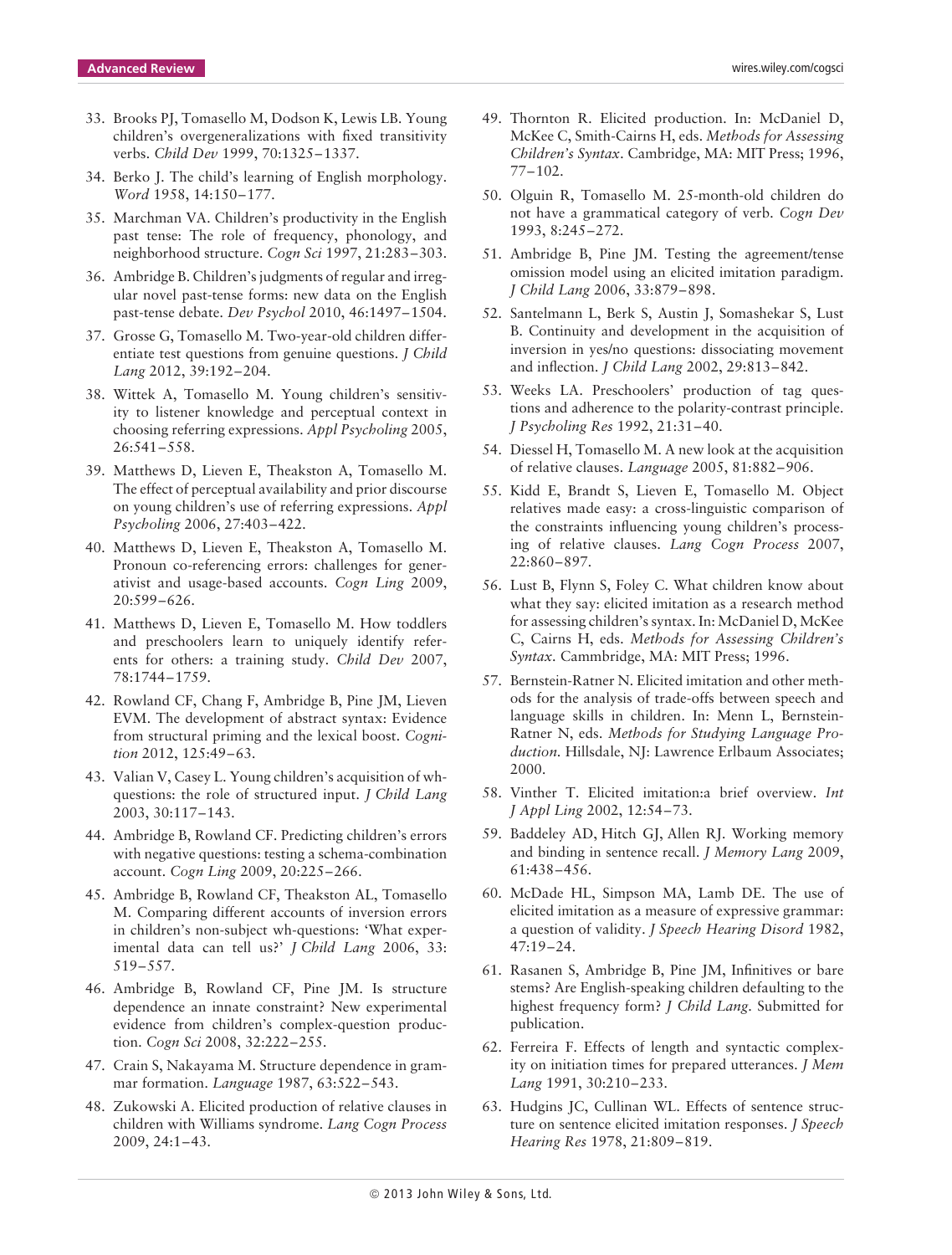- 64. Silverman SW, Ratner NB. Syntactic complexity, fluency, and accuracy of sentence imitation in adolescents. *J Speech Lang Hearing Res* 1997, 40:95–106.
- 65. Bock JK. Syntactic persistence in language production. *Cogn Psychol* 1986, 18:355–387.
- 66. Pickering MJ, Ferreira VS. Structural priming: a critical review. *Psychol Bull* 2008, 134:427–459.
- 67. Savage C, Lieven E, Theakston A, Tomasello M. Testing the abstractness of children's linguistic representations: lexical and structural priming of syntactic constructions in young children. *Dev Sci* 2003, 6:557–567.
- 68. Huttenlocher J, Vasilyeva M, Shimpi P. Syntactic priming in young children. *J Memory Lang* 2004, 50:182–195.
- 69. Shimpi PM, Gamez PB, Huttenlocher J, Vasilyeva M. Syntactic priming in 3-and 4-year-old children: evidence for abstract representations of transitive and dative forms. *Dev Psychol* 2007, 43:1334–1346.
- 70. Bencini GML, Valian VV. Abstract sentence representations in 3 year-olds: evidence from language production and comprehension. *J Mem Lang* 2008, 59:97–113.
- 71. Messenger KM, Branigan HP, McLean JF. Evidence for (shared) abstract structure underlying children's short and full passives. *Cognition* 2011, 121:268–274.
- 72. Messenger KM, Branigan HP, McLean JF. Is children's acquisition of the passive a staged process? Evidence from six- and nine-year-olds' production of passives. *J Child Lang* 2012, 39:991–1016.
- 73. Messenger KM, Branigan HP, McLean JF, Sorace A,C. 2012. Is young children's passive syntax semantically constrained? Evidence from syntactic priming *J Memory Lang.*
- 74. Bernolet S, Hartsuiker RJ. Does verb bias modulate syntactic priming?. *Cognition* 2010, 114:455–461.
- 75. Coyle JM, Kaschak MP. Patterns of experience with verbs affect long-term cumulative structural priming. *Psych Bull Rev* 2008, 15:967–970.
- 76. Kaschak M, Borreggine KL. Is long-term structural priming affected by patterns of experience with individual verbs? *J Memory Lang* 2008, 58:862–878.
- 77. Jaeger TF, Snider N. Implicit learning and syntactic persistence: Surprisal and cumulativity. In: Wolter L, Thorson J, eds. *University of Rochester Working Papers in the Language Sciences.* 2007, 3:26–44.
- 78. Akhtar N. Acquiring basic word order: Evidence for data-driven learning of syntactic structure. *J Child Lang* 1999, 26:339–356.
- 79. Tomasello M. *First Verbs: A Case Study of Early Grammatical Development.* New York: Cambridge University Press; 1992.
- 80. Matthews D, Lieven E, Theakston A, Tomasello M. The role of frequency in the acquisition of English word order. *Cogn Develop* 2005, 20:121–136.
- 81. Matthews D, Lieven E, Theakston A, Tomasello M. French children's use and correction of weird word orders: a constructivist account. *J Child Lang* 2007, 34:381–409.
- 82. Abbot-Smith K, Lieven E, Tomasello M. What preschool children do and do not do with ungrammatical word orders. *Cogn Dev* 2001, 16:679–692.
- 83. Childers JB, Tomasello M. The role of pronouns in young children's acquisition of the English transitive construction. *Dev Psychol* 2001, 37:739–748.
- 84. Jaeger TF. Categorical data analysis: away from ANOVAs (transformation or not) and towards logit mixed models. *J Mem Lang* 2008, 59:434–446.
- 85. Pozzan L, Quirk E. Asking questions in L2 English: an elicited production study. *Applied Psycholinguistics.* Submitted for publication.
- 86. Hartshorne JK, Ullman M. Why girls say ''holded'' more than boys. *Dev Sci* 2006, 9:21–32.
- 87. Ramscar M. The role of meaning in inflection: why the past tense does not require a rule. *Cogn Psychol* 2002, 45:45–94.
- 88. Tomasello M. *Constructing a Language: A Usage-Based Theory of Language Acquisition.* Cambridge, MA: Harvard University Press; 2003.
- 89. Albright A, Hayes B. Rules vs. analogy in English past tenses: a computational/experimental study. *Cognition* 2003, 90:119–161.
- 90. Prasada S, Pinker S. Generalization of regular and irregular morphological patterns. *Lang Cogn Process* 1993, 8:1–56.
- 91. Ambridge B, Pine JM, Rowland CF, Chang F. The roles of verb semantics, entrenchment, and morphophonology in the retreat from dative argument-structure overgeneralization errors. *Language* 2012, 88:45–81.
- 92. Kidd E, Bavin EL, Rhodes B. Two-year olds' knowledge of verbs and argument structure. In: Almgren M, ed. *Research on Child Language Acquisition.* Somerville, MA: Cascadilla Press; 2001.
- 93. Marchman VA, Wulfeck B, Weismer SE. Morphological productivity in children with normal language and SLI: a study of the English past tense. *J Speech Lang Hearing Res* 1999, 42:206–219.
- 94. Ambridge B, Pine JM, Rowland CF, Bidgood A. Passive resistance: why can't some verbs be (easily) passized? Unpublished manuscript.
- 95. Arnon I. Rethinking child difficulty: the effect of NP type on children's processing of relative clauses in Hebrew. *J Child Lang* 2010, 37:27–57.
- 96. Dittmar M, Abbot-Smith K, Lieven E, Tomasello M. German children's comprehension of word order and case marking in causative sentences. *Child Dev* 2008, 79:1152–1167.
- 97. Chan A, Lieven E, Tomasello M. Children's understanding of the agent-patient relations in the transitive construction: cross-linguistic comparisons between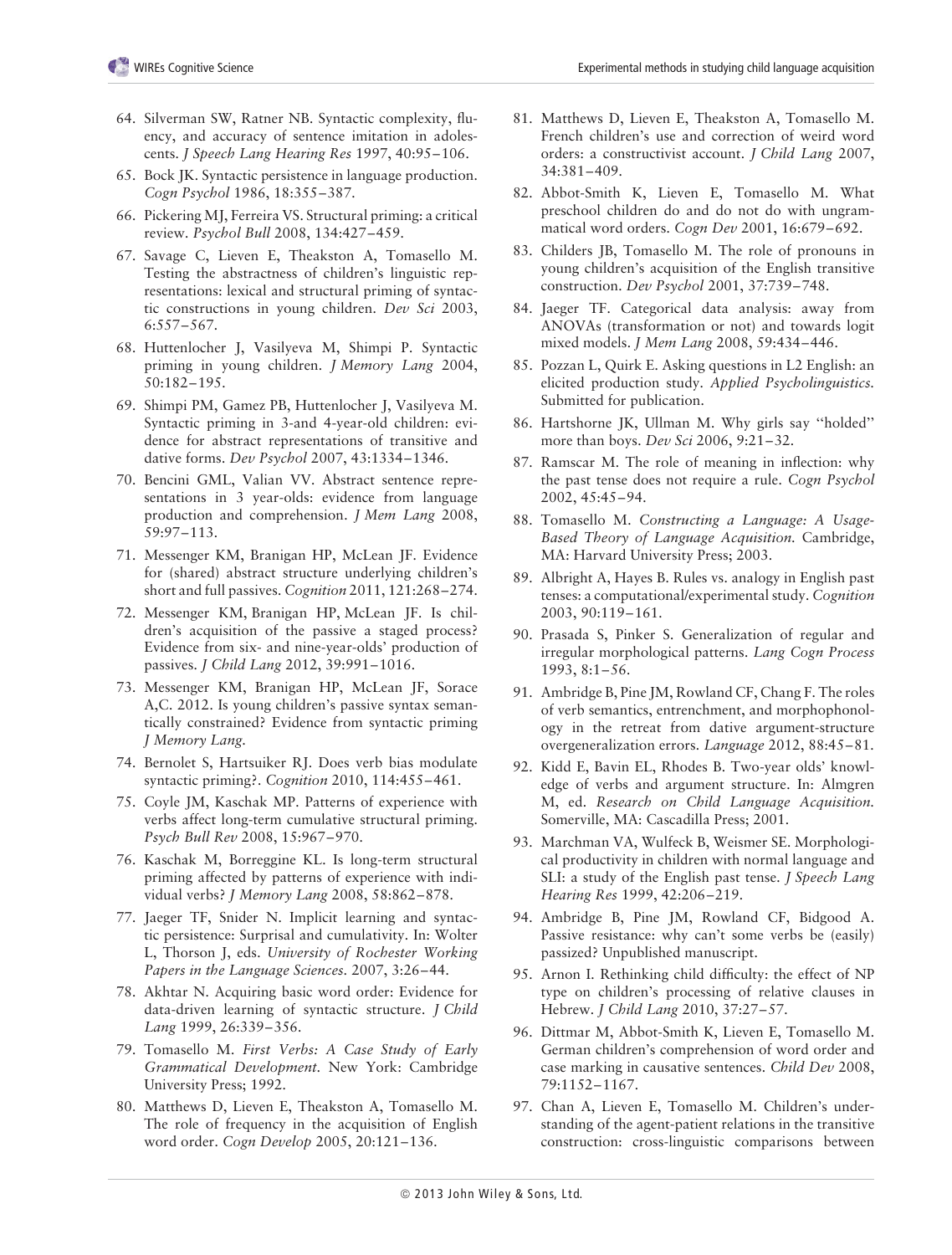Cantonese, German, and English. *Cogn Ling* 2009, 20:267–300.

- 98. MacWhinney B, Bates E. *The Cross-Linguistic Study of Sentence Processing*. New York: Cambridge University Press; 1989.
- 99. Grunloh T, Lieven EVM, Tomasello M. German Children's Use of Prosodic Cues in Resolving Participant Roles in Transitive Constructions. *Poster Presented at the Boston University Conference on Language Development* 34, Boston MA, 2009.
- 100. Naigles L, Fowler A, Helm A. Developmental shifts in the construction of verb meanings. *Cogn Dev* 1992, 7:403–427.
- 101. Naigles L, Gleitman H, Gleitman LR. Syntactic bootstrapping and verb acquisition. In: Dromi E, ed. *Language and Cognition: A Developmental Perspective.* NJ: Ablex; 1993.
- 102. Hamburger H, Crain S. Relative acquisition. In: Kuczaj SA, ed. *Language Development: Syntax and Semantics.* Hillsdale, NJ: Erlbaum; 1982.
- 103. Correa A. An alternative assessment of children's comprehension of relative clauses. *J Psycholing Res* 1995, 24:183–203.
- 104. Horgan D. Development of full passive. *J Child Lang* 1978, 5:65–80.
- 105. Sudhalter V, Braine MD. How does comprehension of passive develop? A comparison of actional and experiential verbs. *J Child Lang* 1985, 12:455–470.
- 106. Maratsos M, Fox DE, Becker JA, Chalkley MA. Semantic restrictions on children's passives. *Cognition* 1985, 19:167–191.
- 107. Brooks PJ, Sekerina IA. Shortcuts to quantifer interpretation in children and adults. *Lang Acquisit* 2006, 13:177–206.
- 108. Street JA, Dabrowska E. More individual differences in language attainment: how much do adult native speakers of English know about passives and quantifiers? *Lingua* 2010, 120:2080–2094.
- 109. Rowland CF, Noble C. Knowledge of verb argument structure in early sentence comprehension: evidence from the dative. *Lang Learn Dev* 2011, 7:55–75.
- 110. Noble CH, Rowland CF, Pine JM. Comprehension of argument structure and semantic roles: evidence from english-learning children and the forced-choice pointing paradigm. *Cogn Sci* 2011, 35:963–982.
- 111. Fisher C. Structural limits on verb mapping: the role of analogy in children's interpretations of sentences. *Cogn Psychol* 1996, 31:41–81.
- 112. Casenhiser D, Goldberg AE. Fast mapping between a phrasal form and meaning. *Dev Sci* 2005, 8:500–508.
- 113. Boyd JK, Gottschalk E, Goldberg AE. Linking rule acquisition in novel phrasal constructions. *Lang Learn* 2009, 93:418–429.
- 114. Wonnacott E, Boyd JK, Thomson J, Goldberg AE. Input effects on the acquisition of a novel phrasal

construction in 5 year olds. *J Mem Lang* 2012, 66:458–478.

- 115. Chan A, Meints K, Lieven E, Tomasello M. Young children's comprehension of English SVO word order revisited: testing the same children in act-out and intermodal preferential looking tasks. *Cogn Dev* 2010,  $25:30-45$ .
- 116. Dittmar M, Abbot-Smith K, Lieven E, Tomasello M. Young German children's early syntactic competence: a preferential looking study. *Dev Sci* 2008b, 11:575–582.
- 117. Smith L, Yu C. Infants rapidly learn word-referent mappings via cross-situational statistics. *Cognition* 2008, 106:1558–1568.
- 118. Tincoff R, Jusczyk PW. Some beginnings of word comprehension in 6-month-olds. *Psychol Sci* 1999, 10:172–175.
- 119. Barr DJ. Analyzing 'visual world' eyetracking data using multilevel logistic regression. *J Memory Lang* 2008, 59:457–474.
- 120. Fernald A, Zangl R, Portillo AL, Marchman VA. Looking while listening: using eye movements to monitor spoken language comprehension by infants and young children. In: Sekerina IA, Fernandez EM, Clahsen H, eds., *Developmental Psycholinguistics: On-line Methods in Children's Language Processing.* Amsterdam: John Benjamins; 2008.
- 121. Pyykkonen P, Matthews D, Jarvikivi J. Three-year-olds are sensitive to semantic prominence during online language comprehension: a visual world study of pronoun resolution. *Lang Cogn Process* 2010, 25:115–129.
- 122. Thothathiri M, Snedeker J. Give and take: syntactic priming during spoken language comprehension. *Cognition* 2008, 108:51–68.
- 123. Thothathiri M, Snedeker J. Syntactic priming during language comprehension in three- and four-year-old children. *J Memory Lang* 2008, 58:188–213.
- 124. Arnold JE, Brown-Schmidt S, Trueswell JC. Children's use of gender and order-of-mention during pronoun comprehension. *Lang Cogn Process* 2007, 24:527–565.
- 125. Jusczyk P. Infants acquisition of the sound structure of their native language. *Int J Psychol* 1992, 27:59–59.
- 126. Jusczyk PW, Cutler A, Redanz NJ. Infants preference for the predominant stress patterns of English words. *Child Dev* 1993, 64:675–687.
- 127. Jusczyk PW, Hirsh-Pasek K, Nelson DGK, Kennedy LJ, Woodward A, Piwoz J. Perception of acoustic correlates of major phrasal units by young infants. *Cogn Psychol* 1992, 24:252–293.
- 128. Gerken LB, Thomas G. Linguistic Intuitions are the Result of interactions between perceptual processes and Linguistics Universals. *Cogn Sci* 1986, 10:457–476.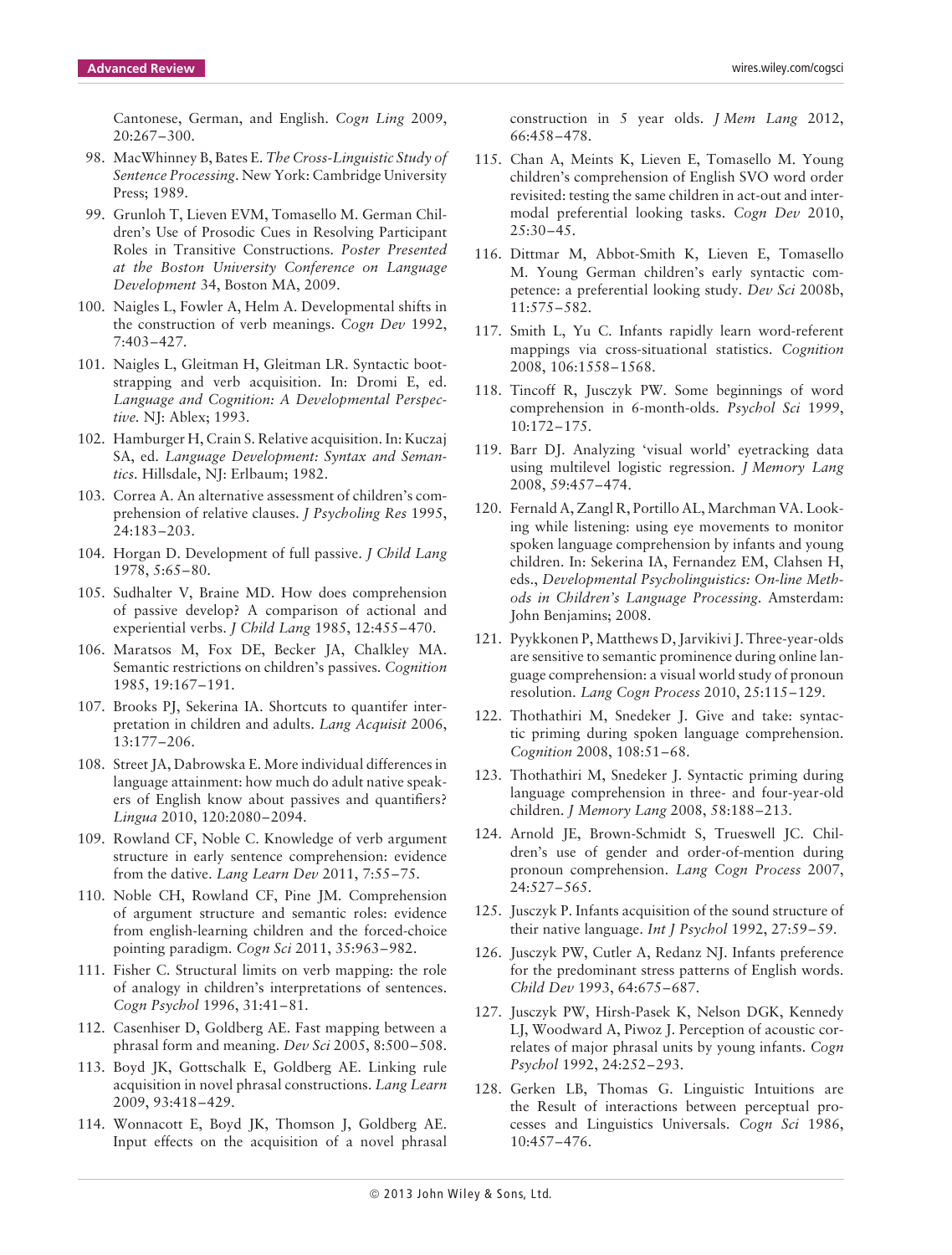- 129. Saffran JR, Aslin RN, Newport EL. Statistical learning by 8-month-old infants. *Science* 1996, 274: 1926–1928.
- 130. Hunter M, Ames AEW. A multifactor model of infant preferences for novel and familiar stimuli. *Adv Infancy Res* 1988, 5:69–95.
- 131. Houston-Price C, Nakai S. Distinguishing novelty and familiarity effects in infant preference procedures. *Infant Child Dev* 2004, 13:341–348.
- 132. Soderstrom M, Seidl A, Kemler-Nelson DG, Jusczyk PW. The prosodic bootstrapping of phrases: evidence from prelinguistic infants.*J Memory Lang* 2003, 49:249–267.
- 133. Moon C, Cooper RP, Fifer WP. 2-Day-olds prefer their native language. *Infant Behav Dev* 1993, 16:495–500.
- 134. Hepper PG, Scott D, Shahidullah S. Newborn and fetal response to maternal voice. *J Reprod Infant Psychol* 1993, 11:147–153.
- 135. Mehler J, Jusczyk P, Lambertz G, Halsted N, Bertoncini J, Amiel-Tison C. A precursor of language acquisition in young infants. *Cognition* 1988, 29:143–178.
- 136. Gerken L, Jusczyk PW, Mandel DR. When prosody fails to cue syntactic structure: 9-month-olds' sensitivity to phonological versus syntactic phrases. *Cognition* 1994, 51:237–265.
- 137. Dehaene-Lambertz G, Dehaene S, Hertz-Pannier L. Functional neuroimaging of speech perception in infants. *Science* 2002, 298:2013–2015.
- 138. Dehaene-Lambertz G, Hertz-Pannier L, Dubois J. Nature and nurture in language acquisition: anatomical and functional brain-imaging studies in infants. *Trends Neurosci* 2006, 29:367–373.
- 139. Pena M, Maki A, Kovacic D, Dehaene-Lambertz G, Koizumi H, Bouquet F, Mehler J. Sounds and silence: an optical topography study of language recognition at birth. *Proc Natl Acad Sci U S A* 2003, 100:11702–11705.
- 140. Brett M, Johnsrude IS, Owen AM. The problem of functional localization in the human brain. *Nature Rev Neurosci* 2002, 3:243–249.
- 141. Friederici AD. The neural basis of language development and its impairment. *Neuron* 2006, 52:941–952.
- 142. Friedrich M, Friederici AD. Lexical priming and semantic integration reflected in the event-related potential of 14-month-olds. *Neuroreport* 2005, 16:653–656.
- 143. Silva-Pereyra J, Rivera-Gaxiola M, Kuhl PK. An event-related brain potential study of sentence comprehension in preschoolers: semantic and morphosyntactic processing. *Cogn Brain Res* 2005, 23: 247–258.
- 144. Silva-Pereyra J, Klarman L, Lin LJF, Kuhl PK. Sentence processing in 30-month-old children: an event-related potential study. *Neuroreport* 2005, 16:645–648.
- 145. Fernandes KJ, Marcus GF, Di Nubila JA, Vouloumanos A. From semantics to syntax and back again: argument structure in the third year of life. *Cognition* 2006, 100:B10–B20.
- 146. Braine MDS, Brooks PJ. Verb argument strucure and the problem of avoiding an overgeneral grammar. In: Tomasello M, Merriman WE, eds. *Beyond Names for Things: Young Children's Acquisition of Verbs*. Hillsdale, NJ: Erlbaum; 1995, 352–376.
- 147. Theakston AL. The role of entrenchment in children's and adults' performance on grammaticality judgement tasks. *Cogn Dev* 2004, 19:15–34.
- 148. Ambridge B, Pine JM, Rowland CF, Young CR. The effect of verb semantic class and verb frequency (entrenchment) on children's and adults' graded judgements of argument-structure overgeneralization errors. *Cognition* 2008, 106:87–129.
- 149. Ambridge B. Paradigms for assessing children's knowledge of syntax and morphology. In: Hoff E, ed. *Guide to Research Methods in Child Language*. London: Blackwell-Wiley; 2011, 113–132.
- 150. Rice ML, Wexler K, Redmond SM. Grammaticality judgments of an extended optional infinitive grammar: Evidence from English-speaking children with specific language impairment. *J Speech Lang Hearing Res* 1999, 42:943–961.
- 151. de Villiers PA, Hosler B, Miller K, Whalen M, Wong J. Language, Theory of Mind, and Reading Other People's Emotions: A Study of Oral Deaf Children. 1997.
- 152. Ambridge B., How do children restrict their linguistic generalizations?: An (un-) grammaticality judgment study. *Cogn Sci*. In press.
- 153. Ambridge B, Pine JM, Rowland CF. Semantics versus statistics in the retreat from locative overgeneralization errors. *Cognition* 2012, 123:260–279.
- 154. Ambridge B, Pine JM, Rowland CF, Jones RL, Clark V. A semantics-based approach to the ''no negative evidence'' problem. *Cogn Sci* 2009, 33:1301–1316.
- 155. Ambridge B, Pine JM, Rowland CF. Children use verb semantics to retreat from overgeneralization errors: a novel verb grammaticality judgment study. *Cogn Ling* 2011, 22:303–323.
- 156. Chien Y, Wexler K. Children's knowledge of locality conditions in binding as evidence for the modularity of syntax and pragmatics. *Lang Acquisit* 1990, 1:225–295.
- 157. McKee C. A comparison of pronouns and anaphors in Italian and English. *Lang Acquisit* 1992, 1:21–55.
- 158. Lust B, Eisele J, Mazuka R. The binding theory module: evidence from first language acquisition for Principle-C. *Language* 1992, 68:333–358.
- 159. Crain S, Thornton R, Boster C, Conway L, Lillo-Martin D, Woodams E. Quantification without qualification. *Lang Acquisit* 1996, 5:83–153.